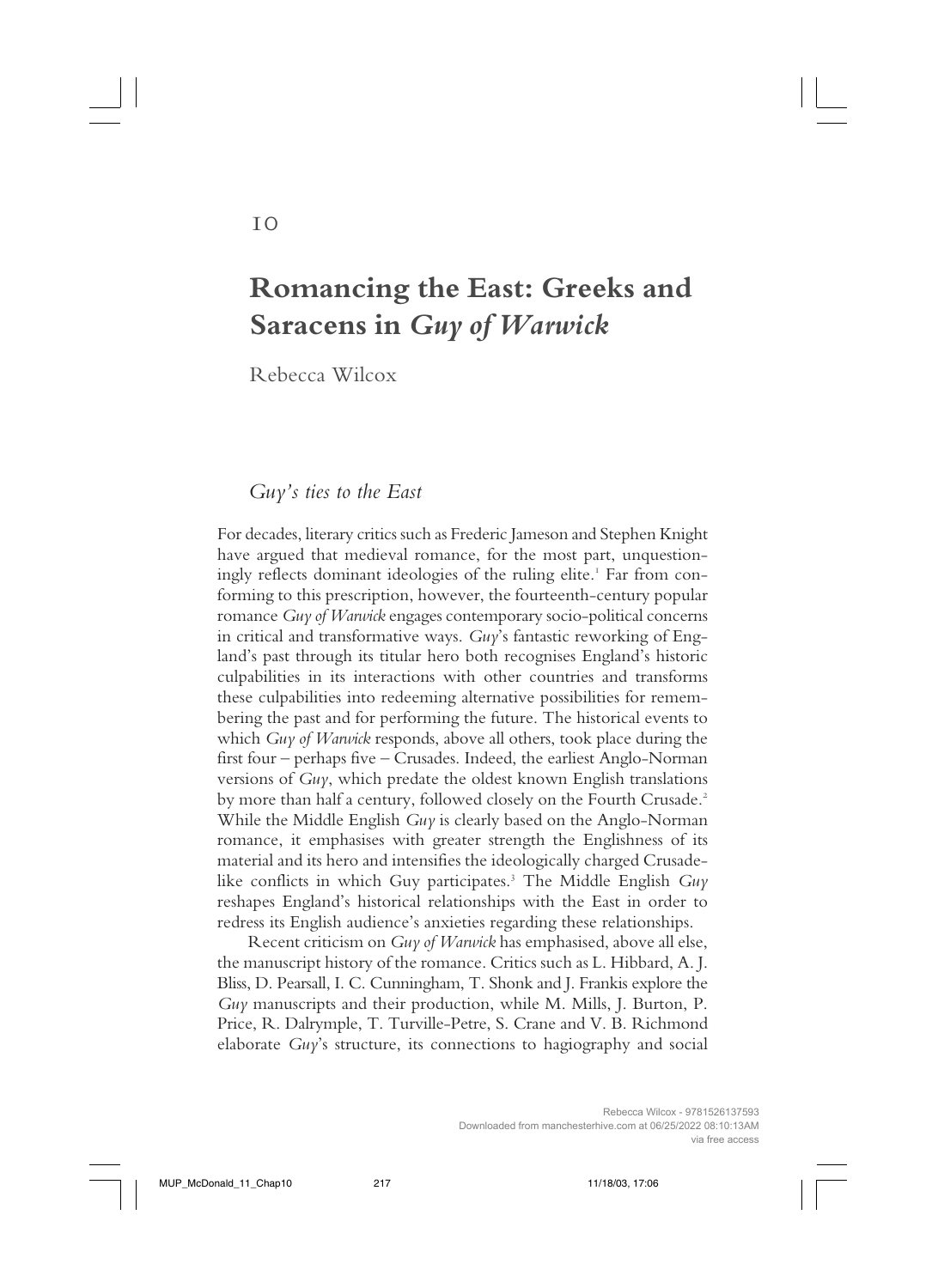politics, and its analogues in visual art and non-romance literature.<sup>4</sup> Yet, despite their interest in the romance, critics have almost entirely ignored one of the central themes in *Guy*: the hero's domination of Eastern empires, both Christian and Saracen. This neglect has limited criticism of *Guy* to fairly local concerns, in particular how the romance reinforces the socio-political ideals of its noble and upper bourgeois audience. Recognising the romance's Eastern emphasis reorients modern readings of *Guy* toward a broader historical framework: the romance engages wide chronological and geographical lenses that encompass several centuries of British history and most of the known medieval world. The importance of the East in *Guy of Warwick* reveals itself textually in three primary ways: the structure of the romance; its historical positioning; and the ideological conflicts that pit Guy against several different Eastern antagonists.

Structurally, Guy's adventures in the East comprise the centre of each half of the romance; in the first half, Guy falls in love with his lord's daughter, Felice; in order to win her affection he sets off to fight tournaments in Europe and repeatedly emerges the champion. Guy then travels to Constantinople to protect the Christian emperor Ernis from Saracen invaders. He is again victorious, successfully repulsing both the Saracens and Ernis' attempts to marry Guy to his daughter, Clarice. Guy returns to England where he defeats an Irish dragon who is ravaging Northumberland, after which he finally marries Felice. In the second half of the romance, Guy realises that he has neglected his heavenly duties in pursing only his desire for Felice. He once again travels through Europe to the East, this time to the Holy Land. There Guy defends Christian interests by defeating the Saracen giant Amoraunt, ensuring a balance of power more favourable to Christian dominance in the Holy Land. Guy finally returns to England and, as in the first half of the romance, reestablishes English sovereignty at home through one-toone combat with Colbrond, champion of the Danish invaders. In the final scenes of the romance, Guy retires from public life and dies a hermit.

The structure of the romance, in two parallel cycles (a feature particularly marked in the early Auchinleck manuscript),<sup>5</sup> emphasises the centrality of the two long Eastern episodes.<sup>6</sup> This centrality is underlined by the importance of these episodes for Guy's development as a romance hero, for in each case he wins both military and moral battles in the East that could not have occurred elsewhere. In the first cycle, Guy triumphs over the Saracens who besiege Constantinople; he also overcomes the allure of the Emperor's daughter and his empire, which Guy would inherit as Clarice's husband. By conquering his foe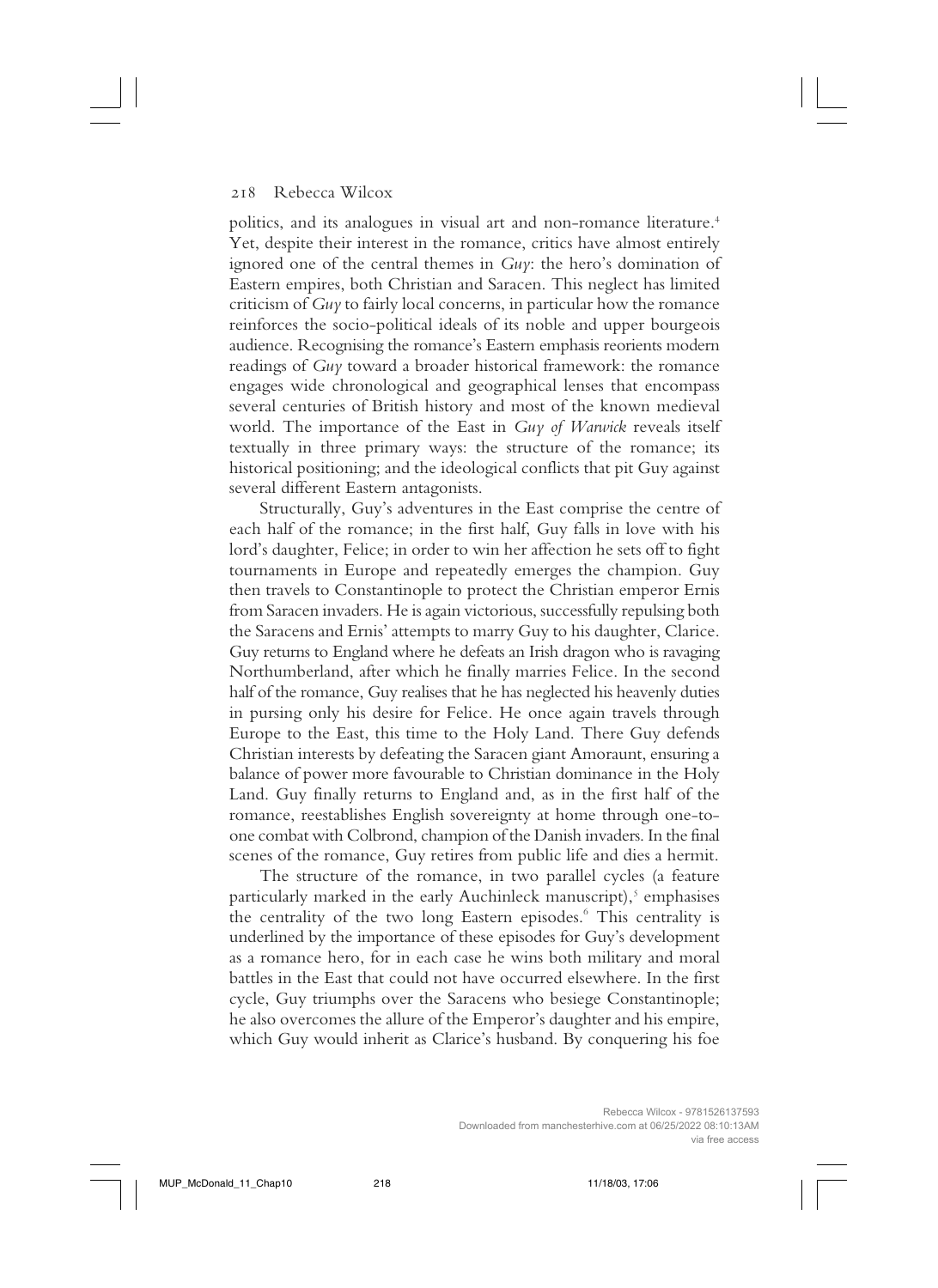and rejecting Clarice's temptations, Guy proves himself worthy of returning home and claiming Felice's love and her inheritance of Warwick. In the second cycle, Guy shifts from chivalric knight to knight of God, and again overcomes his foe, the giant Amoraunt. Guy also wins a moral victory for Christianity, not only in defeating a pagan, but also by ensuring safe passage for all Christians through the kingdom of Alexandria and by freeing the Christian defenders of Jerusalem (the Earl Jonas and his sons) from captivity. Thus each Eastern victory prepares Guy for a crucial transformation in his life: in the first, Guy returns from Constantinople ready to marry Felice and re-evaluate his purpose as a knight; in the second, the hero prepares himself to reject earthly values and to dedicate his life entirely to God. A doubling structure is also at work within each of the two cycles, emphasising the connection between Guy's triumphs in the East and those in England: in the first cycle, for instance, Guy fights two dragons (one near Constantinople and the other, later, in Northumberland), each of them threatening England or a symbolic representation thereof. Likewise, in the second cycle Guy takes on trials by battle with two giant African Saracens, one in Alexandria and one in England; by defeating each giant, Guy saves Christians (first Jonas and his family, then the English people) from the bonds of slavery. Each journey to the East spurs Guy to victory, both in arms and spiritually, but it also leads him back home to fulfil his duties to England. Guy's conquests in Constantinople and the Holy Land reinforce not only Western stereotypes of the East, but also the sense of Englishness against which these stereotyped images appear more alien.

While the double cycle that leads Guy from England to the East and back again emerges as a way of ordering and recognising coherence in this episodic romance, the Auchinleck version of *Guy of Warwick* offers the reader a visual clue as well: it changes from couplets to tail-rhyme stanzas between the two cycles and underlines this caesura with a short summary of part one before beginning part two. *Guy*'s place near the centre of the Auchinleck manuscript, both physically and thematically, replicates this sense of parallelism and continuation; each item in the codex complements *Guy*, either prefacing it or building upon it in ways too intricate to be explored here. As a whole, the collection suggests that the person or family who commissioned the book was interested in the East as a place for exploration, adventure, conquest, and Christian faith.<sup>7</sup> This context sharpens the focus of *Guy of Warwick* as a romance that is invested in Eastern identities and histories, especially when they are in conflict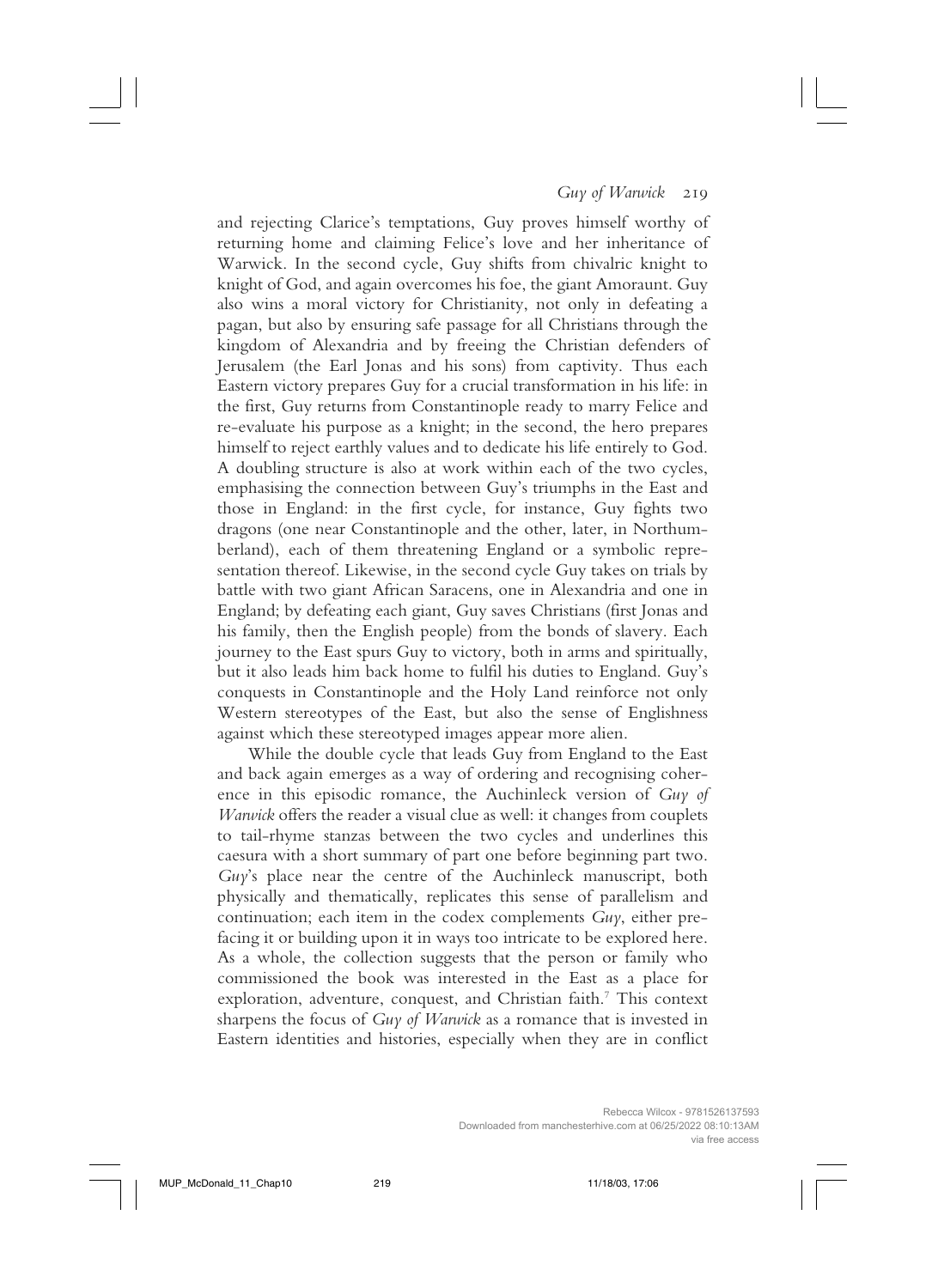with Western Christianity. The rest of the contents of the Auchinleck manuscript support this claim: most of its other romances – notably, *Bevis of Hampton*, *Florice and Blauncheflour*, *King Richard* and *The King of Tars* – devote considerable attention to East–West conflict and, in some cases, fantastic resolution, while the religious material also tends to focus on Eastern figures and saints, like Margaret of Antioch and Catherine of Alexandria, who are imagined in these versions as openly in conflict with other Eastern religions. *Guy of Warwick* reworks these themes into a more immediate, historical framework. Indeed, *Guy* engages not only popular misconceptions of the East that we see so often in medieval romance – frequently centred on its religious and ethnic otherness, its perversity or licentiousness, and its violent threat to the West or Christianity – but also historical events whose implications for England and Western Europe remained unresolved well into the fourteenth century.

As its hero battles Eastern foes familiar to Crusade chronicles and legends, *Guy of Warwick* reveals the West's lingering anxieties about the questionable outcomes of the Crusades which, as a connected series of military and colonial endeavours, waxed and waned throughout England and Europe's later medieval period. The Crusades proved difficult for the medieval West to accept fully, particularly as success became more elusive and tales of the horrors wrought on Christians and non-Christians alike began to filter back to the homelands and enter popular knowledge and imagination.

The First Crusade (1096–99), although successful in capturing Jerusalem from the Muslims, was disastrous for relations between the West and the Byzantine East because it shattered the illusion, carefully maintained throughout decades of thinly veiled antagonism, that Eastern and Western Christianities still made up a single, unified entity called 'Christendom'. The Eastern Empire was important to the Christian West because it served as a geographical buffer zone between the West and its Muslim enemies. With Constantinople in the way, the Latin West was less vulnerable to invasion from the East. The Byzantine Empire also linked the West spiritually with the East and its major shrines. While Eastern and Western Christianity remained on reasonably amicable terms, Europe and England could assume a spiritual connection between themselves and their Eastern brethren.<sup>8</sup> Relations between Greeks and Latins had been strained for several decades before the First Crusade, but the distrust generated between Constantinople and the Latin Crusaders in the last years of the eleventh century would negatively influence East–West contact for centuries to come.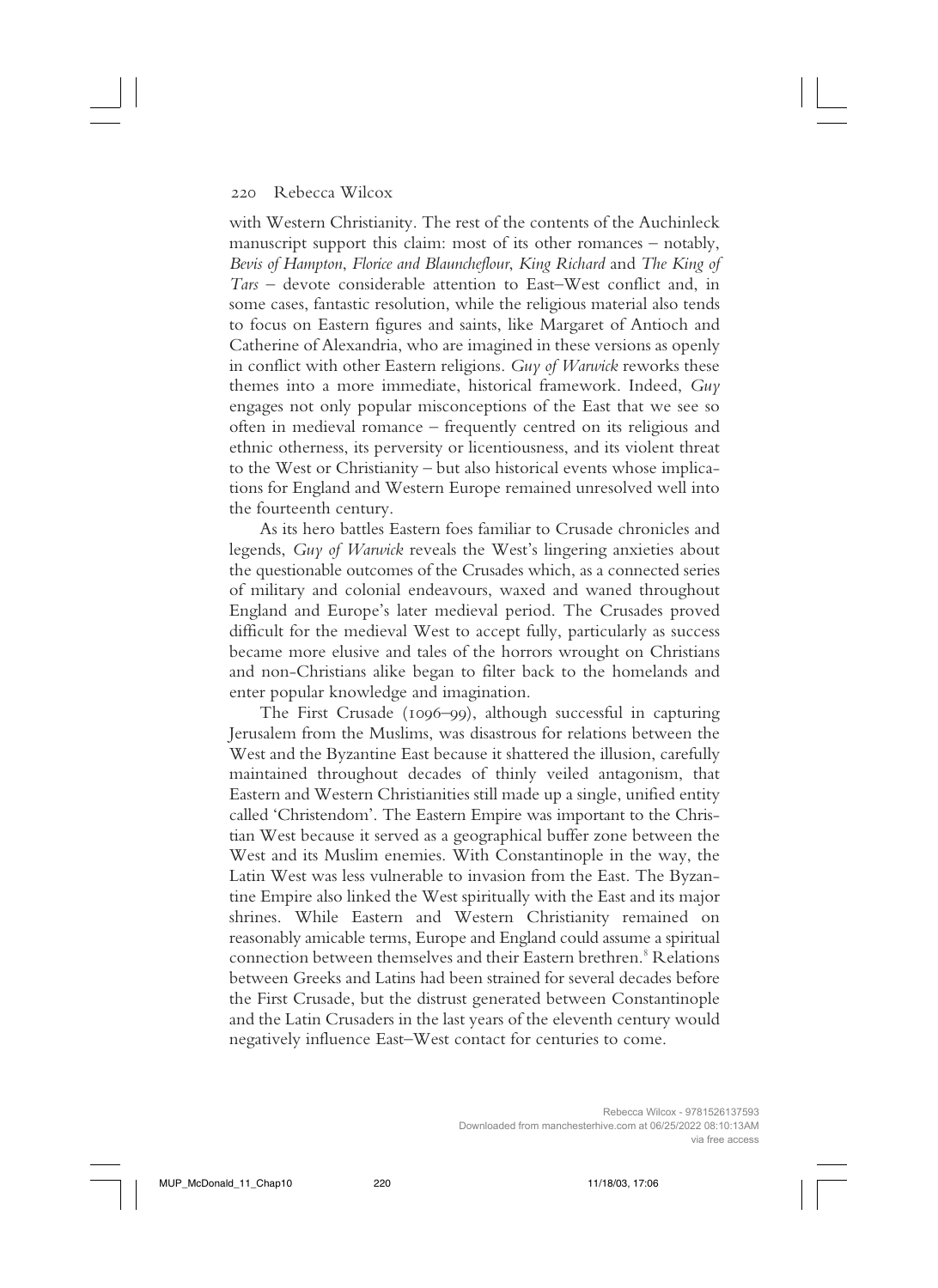The utter failure of the Second Crusade (1147–49) and the ambiguous outcome of the Third Crusade (1189–92), led by Richard the Lionheart, increased Latin anxiety over Christianity's impotence to maintain control of the Holy Land. Richard's ruthlessness toward his prisoners of war, contrasted with Saladin's famous generosity toward Christians, may have caused the West to question the stereotypical monstrosity of its Muslim foe. The Fourth Crusade (1202–04) only confirmed the West's culpability: the Latin armies marched not against the infidel, but against their former Christian ally, the Byzantine Empire. Constantinople was burned and plundered of treasure and relics, and its citizens were raped and slaughtered.9 The greed, arrogance, and poor judgement evidenced by such acts followed the Latin armies into the Fifth Crusade (1217–21), when they captured important Egyptian territories and were offered Jerusalem, but lost both due to immoderate demands and selfish leadership.

Guy's military triumphs compensate for the West's historical losses in the East, while his moral and spiritual superiority recuperates Latin atrocities against fellow Christians during the Crusades. Guy defeats his Eastern enemies manfully and cleanly; and, perhaps more importantly, he refrains from accepting compensation for his good deeds, much less demanding vast rewards as did his Crusading counterparts. Moreover, *Guy* rewrites the history of the Crusades obliquely rather than overtly; the romance does not simply embellish facts or modify major players, but instead places the echoes of these events into a distant past. *Guy of Warwick* ostensibly takes place not in the centuries of the historical Crusades, but in the mid tenth century, during the rule of King Athelstan. By making Guy a pre-conquest hero, the romance emphasises the purity of his Englishness – and thus his value as a representative of his people – and places the story within a much wider context of conflict, invasion, conversion, and resistance. By recalling historical events and people of the tenth century, notably toward the end of the romance when the Danes invade England, *Guy* plays on its audience's fears of external threats to national sovereignty and draws an implicit parallel between Guy's defence of his homeland and his defence of Western righteousness and Christianity while in the East. The romance thus legitimises Guy's Crusade-like efforts by linking them with England's past. The anachronistic setting of *Guy* in the tenth century also places the potentially troubling events of the Crusades into a long-finished and partly forgotten history, one that has taken on a quality of legend rather than recent, stark reality.

The argument of this essay, then, is that at the centre of each of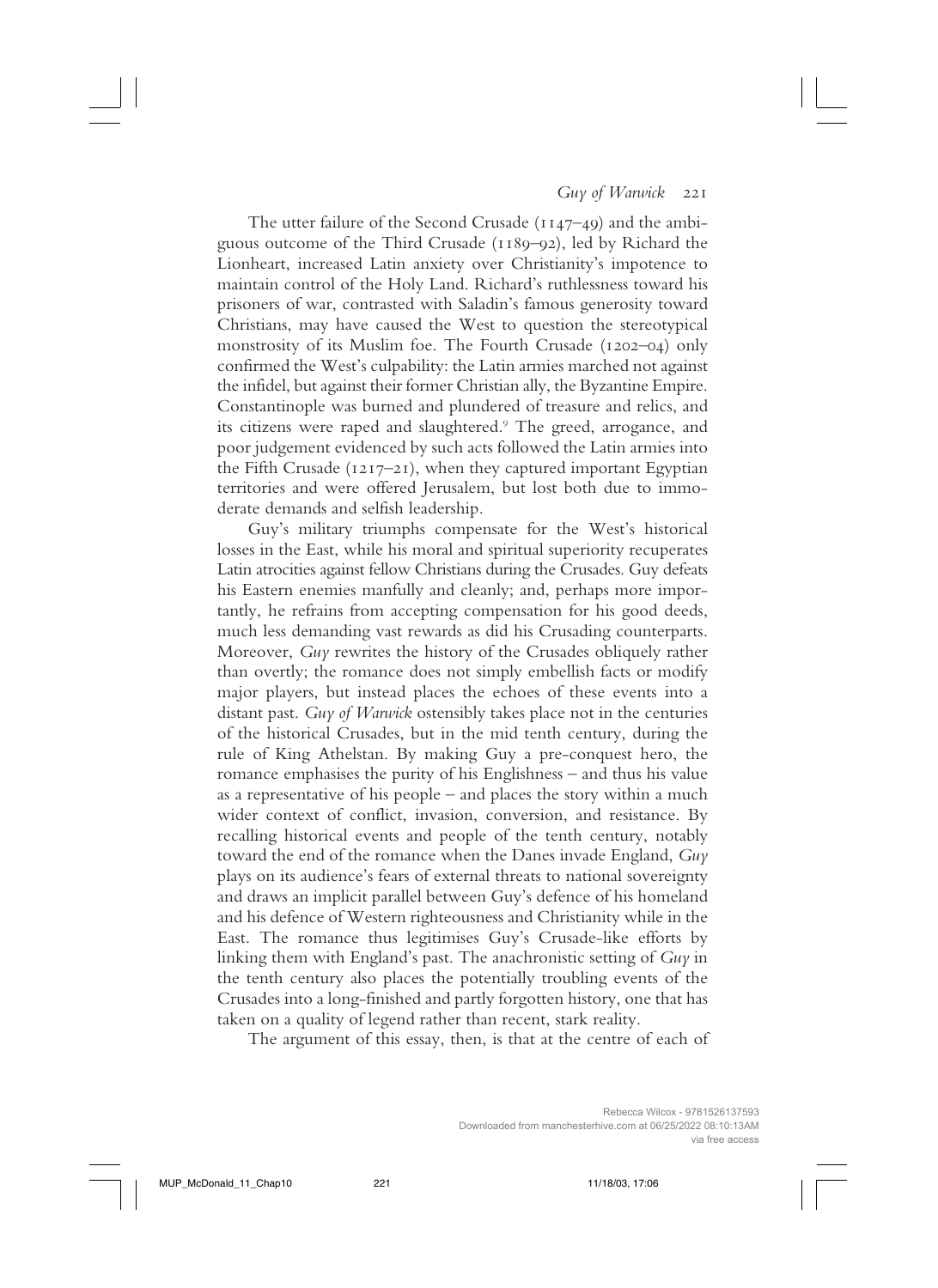*Guy*'s two cycles, the hero finds himself on a formative adventure in a fantastically imagined East; *Guy* devotes so much narrative attention to the East because the romance responds to and reimagines the West's conflicts with the East during the Crusades. *Guy* simultaneously asserts Latin dominance in both Christian and Muslim settings and rejects the most egregious moral error of the Crusades – the sack of Constantinople – by creating an alternative outcome in which the hero chooses not to seize control of the Byzantine Empire. In this way, *Guy* both affirms the project of the Crusades and rewrites those events that were unacceptable to the Latin West, allowing its audience to come to terms with its difficult past and to imagine a future of Crusading that will not repeat history's mistakes.

# *The Christian East: wily and womanly*

The Byzantine Empire was the gateway to the East for the armies of the First Crusade and many of their later followers. In keeping with *Guy of Warwick*'s reworking of Crusade themes and events, Guy's first trip to the East leads him to Constantinople, the capital of Eastern Christendom. His stated motive: to help the Emperor Ernis repel the Saracens who have besieged the city. This Guy accomplishes successfully, but his adventures in Constantinople have only just begun; Guy's Byzantine beneficiaries, as I demonstrate below, prove more dangerous than the overt Saracen threat.

From the first news of the Emperor's distress, *Guy* establishes Constantinople's vulnerability and the potential rewards for the knight who will aid the city in its need. Guy hears of the siege of Constantinople through a group of merchants who have recently escaped the destruction of the Empire by the Sultan: 'In Costentyn be noble emperour Ernis / Þai han strongliche bisett, y-wis. / Castel no cite nis him non bileued, / Þat altogider þai han to-dreued, / & for-brant, and strued, y-wis' (A 2819–23). The merchants continue by announcing in detail the riches they have brought with them from the noble city: 'Fowe & griis anouz lade we, / Gold and siluer, & riche stones, / Þat vertu bere mani for þe nones, / Gode clopes of sikelatoun & Alisaundrinis, / Peloure of Matre, & purper & biis, / To zour wille as ze may se' (A 2832–7). These tidings echo popular justifications for the First Crusade by implying that the Byzantine Empire is not only in desperate straits, but that rich compensation will reward those willing to risk the trip eastward.<sup>10</sup>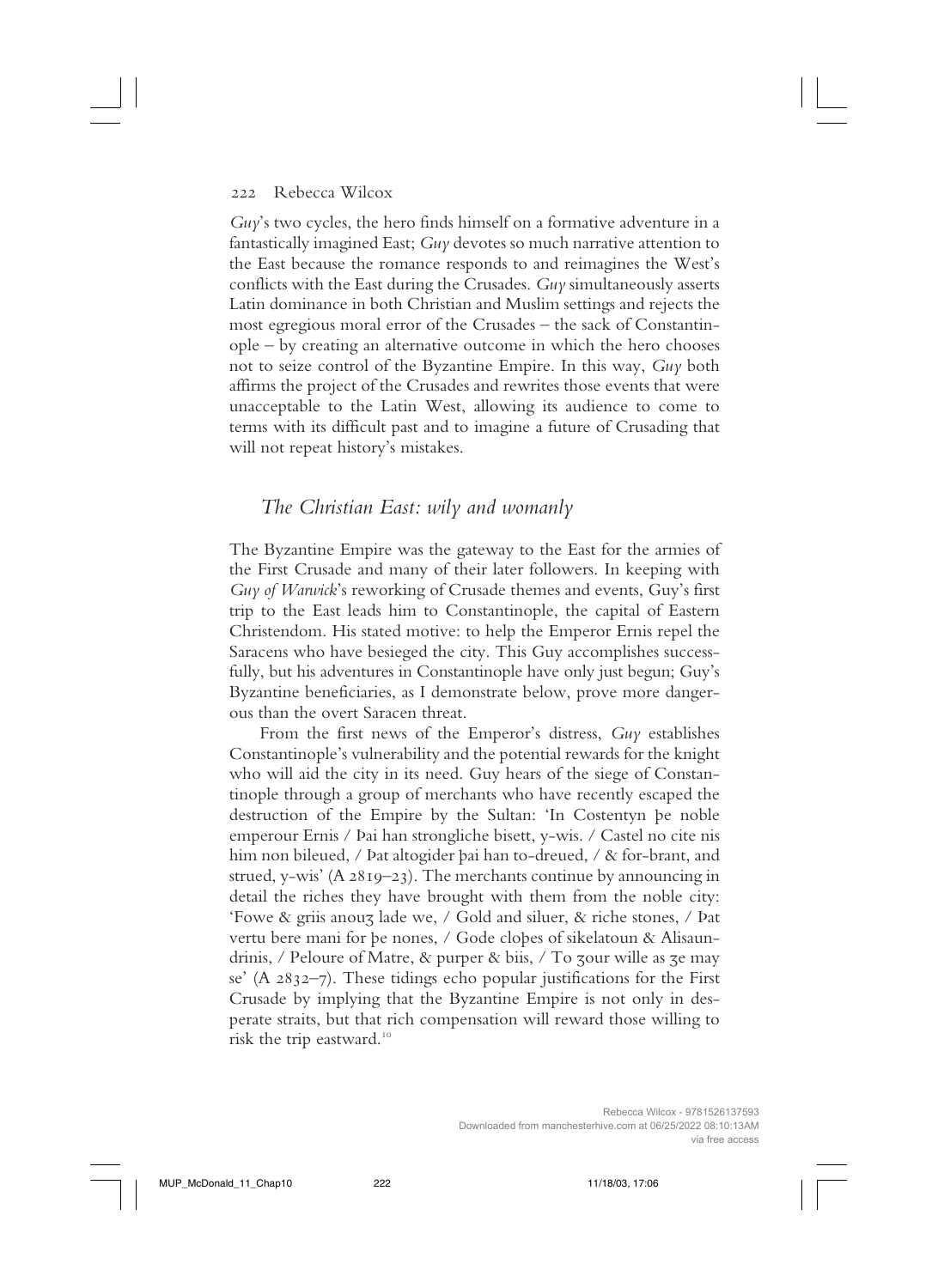The leaders of the First and Fourth Crusades were encouraged to take the cross using similar rationale. At the end of the eleventh century, a forged letter, purportedly from the Byzantine Emperor Alexius I to Count Robert of Flanders, circulated in Europe and was cited by the foremost instigator of the First Crusade, Pope Urban II.<sup>11</sup> According to Urban and the 'letter', Alexius had invited a Latin force to Constantinople in order to help the Greeks subdue Saracen infidels. Though the Emperor may indeed have hoped to lure Europeans for temporary military aid,<sup>12</sup> he undoubtedly did not intend to spark a large-scale invasion of the East. Europe, however, found it expedient to imagine that the Eastern Empire was on the brink of collapse;<sup>13</sup> the 'letter' was crafted to suggest this perspective:

Nearly the entire territory from Jerusalem to Greece … and many other areas … have all been invaded by [the Turks], and hardly anything remains except Constantinople, which they threaten soon to take from us unless we are speedily relieved by the help of God and the faithful Latin Christians …. We therefore implore you to lead here to help us and all Greek Christians every faithful soldier of Christ you can obtain in your lands.<sup>14</sup>

In addition to this plea for 'every faithful soldier', the letter promises that the Emperor will place the city of Constantinople under the jurisdiction of the Latins. Contrary to the suggestions and promises in the 'letter', however, Alexius was reportedly alarmed to learn in 1096 that the armies of the First Crusade, a teeming horde of ill-disciplined folk of varying military abilities, had arrived at the shores of the Bosphorus and descended upon Byzantium.<sup>15</sup>

A century later, the armies of the Fourth Crusade were to receive a real request for relief from the Byzantine Empire. In 1202 Prince Alexius of Constantinople visited Philip of Germany, proposing that the Crusaders help him dethrone his uncle, the Emperor Alexius, who had in turn usurped it from Prince Alexius' father Isaac. To make the request more attractive, the young prince offered to submit the Eastern Church to the authority of Rome and to repay the Crusaders with large quantities of money and supplies as well as adding ten thousand of his own troops to the effort to conquer Egypt,<sup>16</sup> which was the explicit object of the Fourth Crusade. The Latins were eager to aid the supposedly helpless Eastern Empire and to gain valuable rewards and political influence in the region. But when Prince Alexius, now Alexius IV, failed to fulfil all the terms of his agreement, the Crusaders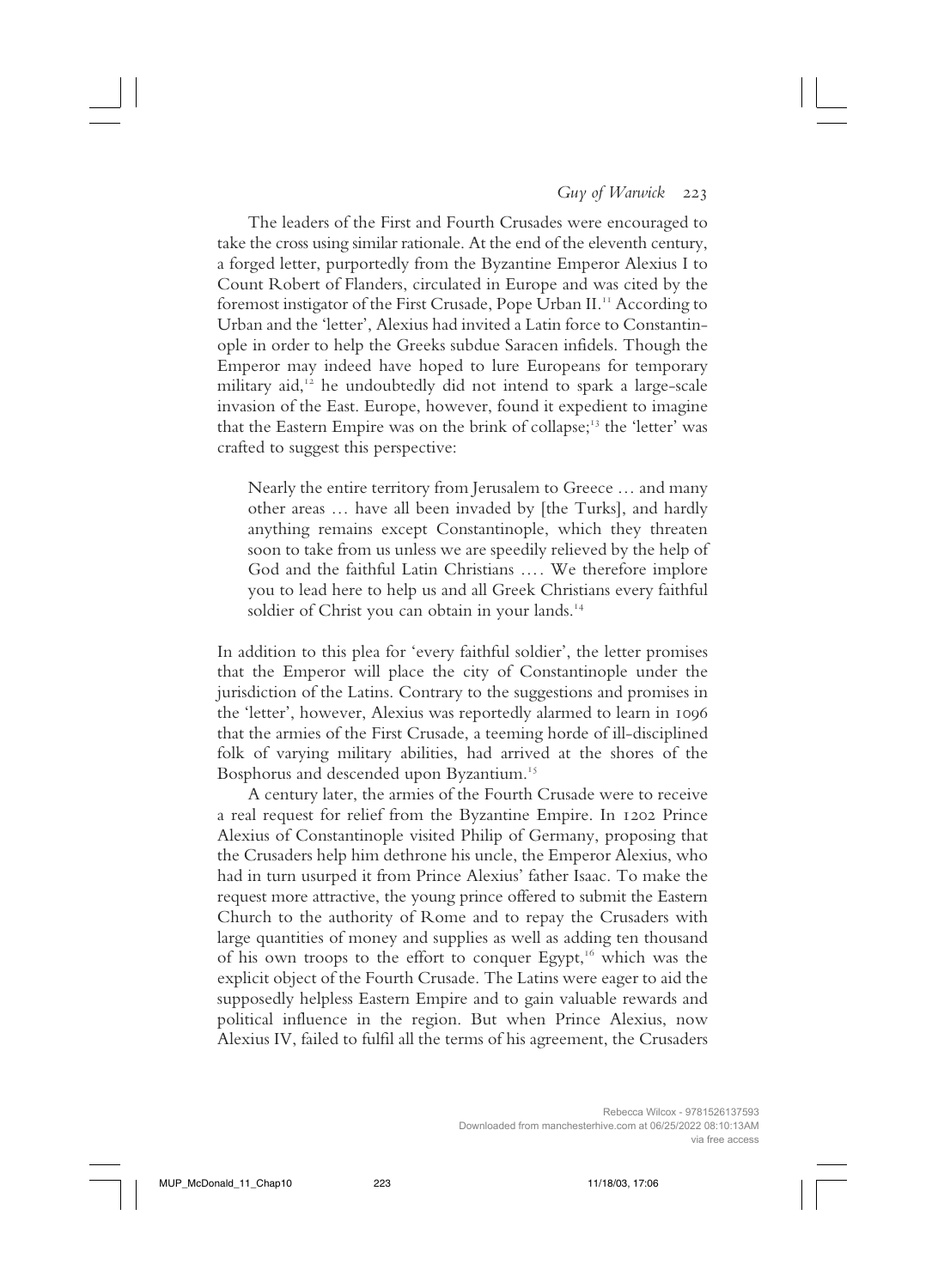attacked Constantinople in retribution. Far from conquering Egypt and establishing a solid Christian dominance in the Near East, the Fourth Crusade did not advance beyond the borders of Christendom; it ended, instead, with the Latin conquest and pillage of Constantinople in 1204, when a Latin emperor, Count Baldwin of Flanders, was established for the first time on the throne of the Eastern Empire.

As in the historical Fourth Crusade, the enemy during Guy's sojourn in Constantinople quickly shifts from Saracen to Greek. Despite Emperor Ernis' warm welcome of Guy's help in destroying the Saracens, the Emperor's steward, Morgadour, is less friendly. Jealous of the attention (and the promise of the princess's hand in marriage) Guy receives from the Emperor, Morgadour treacherously plots against him. He encourages the hero to visit the princess, unsupervised, in her chambers, trying to incite the Emperor to turn on Guy; when the Emperor remains unconcerned for his daughter's chastity, Morgadour succeeds in convincing Guy that the Emperor plans to kill him. On the verge of leaving his host to join the Emperor's Saracen enemies, Guy encounters Ernis and resolves their misunderstanding; the fact remains, however, that Guy is prepared to defect to the infidel camp and attack Constantinople, the very city for which he had recently sacrificed the lives of many of his companions.

This incident recalls the tensions between historical Crusaders and Byzantine emperors, whose 'natural' Christian alliance against the Turks was undermined by mutual mistrust. Beginning with the First Crusade, many Crusade armies feared that the Eastern Christians would turn on them: stereotypes of the 'treacherous Greek' persisted throughout the centuries of chronicles and other literature written in response to the Crusades. One of the first events that seemed to support Latin suspicion of the Greeks occurred early in the campaigns of the First Crusade, when Alexius I, concerned for the stability of his Empire, negotiated a surrender of the city of Nicaea to the Greeks under the nose of the Latin army, who had hoped to plunder the city for its wealth.<sup>17</sup> Alexius' failure to aid the besieged and starving Crusaders after their capture of Antioch in 1098<sup>18</sup> and the Emperor's intercepted letters to the Egyptian Fatimids<sup>19</sup> further established the Crusaders' distrust of the Greeks.<sup>20</sup> Likewise, in the romance, Guy is easily persuaded of the Emperor's duplicity and his evil intentions. Thus the hero betrays the Greeks before he can, as he thinks, be betrayed by them. In this instance, however, Guy is mistaken in his mistrust of the Emperor; the real danger here is not that the Emperor plots against him, but that the Emperor has no control over his ranks, rendering him ineffective against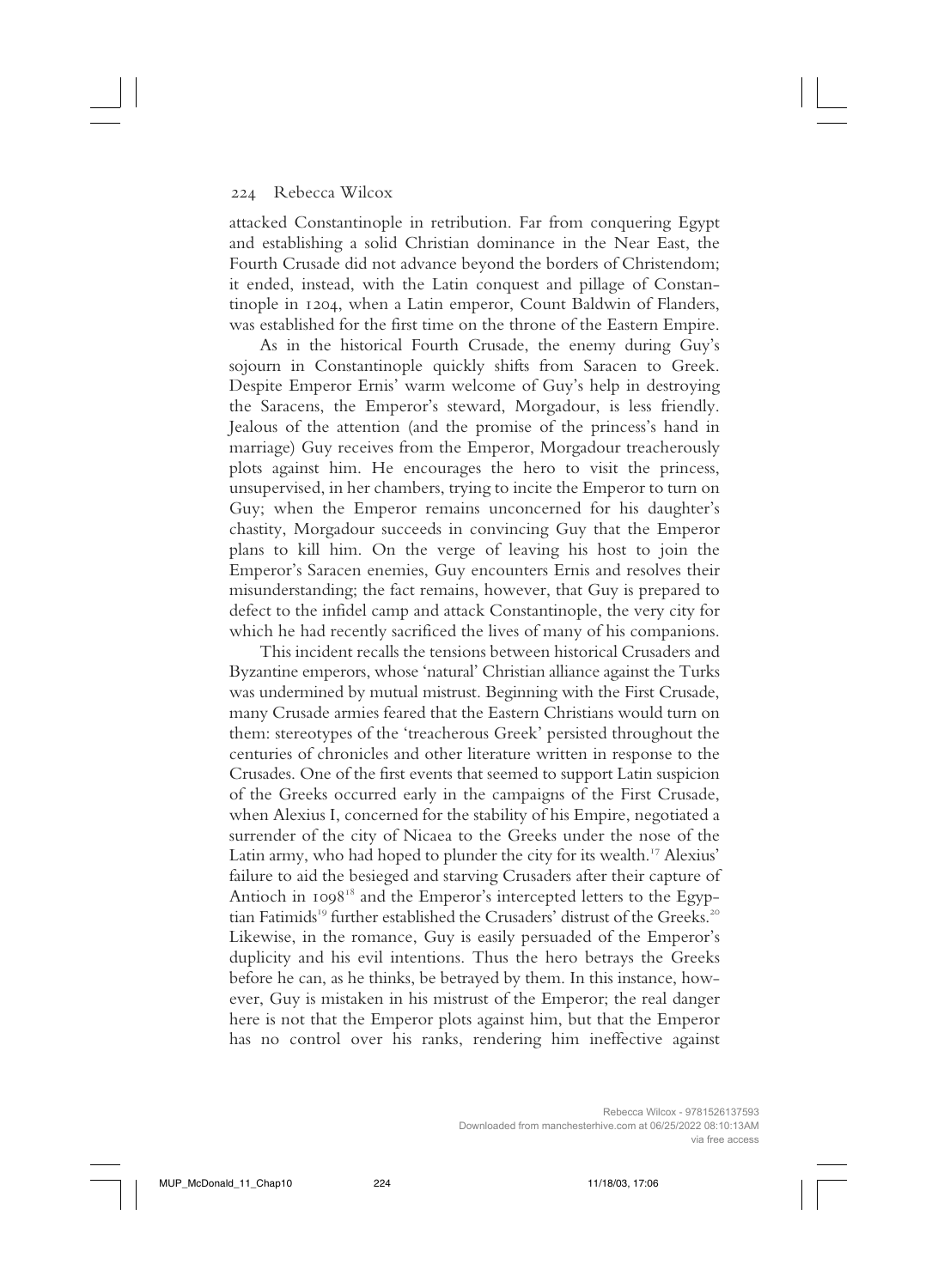internal as well as external threats. The Emperor's crime is incompetence rather than malevolence.

Though Christian knights fighting with Saracens against other Christians is not unheard of in medieval history, it is uncommon in Middle English literature; in *Guy*'s case, I would argue, Guy's near defection implies that the hero has been lured off course by the wily Greeks. As well as making the hasty and condemnable, though at last averted, decision to fight alongside Saracens and against Christians, Guy has been diverted from his service to Felice and his goal of returning to England victorious. The fact that Guy even considers changing his loyalties implies that he has lingered away from home for too long, allowing his primarily military role at Constantinople to blur into desire for power and leaving England vulnerable to foreign attack. Guy has, by this time, become contaminated by his lengthy stay at Constantinople; still developing into the mature knight he will become, Guy's contact with the Greeks poisons him with unorthodox ideas and values. Indeed, poisoning is an unmanly tactic for which the Greeks were notorious among Latin Christians. Greeks were thought to operate not through strength or skill, but through cunning. Anna Comnena, princess of Byzantium, recognises the Crusaders' suspicion of poisoning at the beginning of the First Crusade when Bohemond arrives at the Imperial court: served both raw and cooked meat, the Crusader chooses to have the raw food prepared for him by one of his own men, admitting that he 'was afraid [Alexius I] might arrange to kill [him] by putting a dose of poison in the food'.<sup>21</sup> Such a characterisation of Greeks is neatly represented in the romance by the figure of Morgadour, who, in fact, poisons Guy's reputation, threatening his honour and his life.

The history of the First and Fourth Crusades is particularly important to the present discussion because *Guy* incorporates elements of the historical events of the previous two centuries, reworking them to appeal to its contemporary audiences and revising historical outcomes into 'happy endings'. *Guy of Warwick*, like the architects of the Crusades, fantasises about rescuing a vulnerable Constantinople from the infidel and from the Byzantines' own internal moral corruption and incompetence. By echoing Alexius I's 'letter' and Alexius IV's plea to Germany, the romance creates the illusion of an Eastern Empire complicit in her own conquest by the West – a figurative damsel-indistress who will marry and submit to her rescuer. Constantinople, however, is not the only vulnerable woman in this segment of the romance. By conjuring Clarice as a flesh-and-blood princess who must marry in order to secure the future of the Byzantine Empire, *Guy*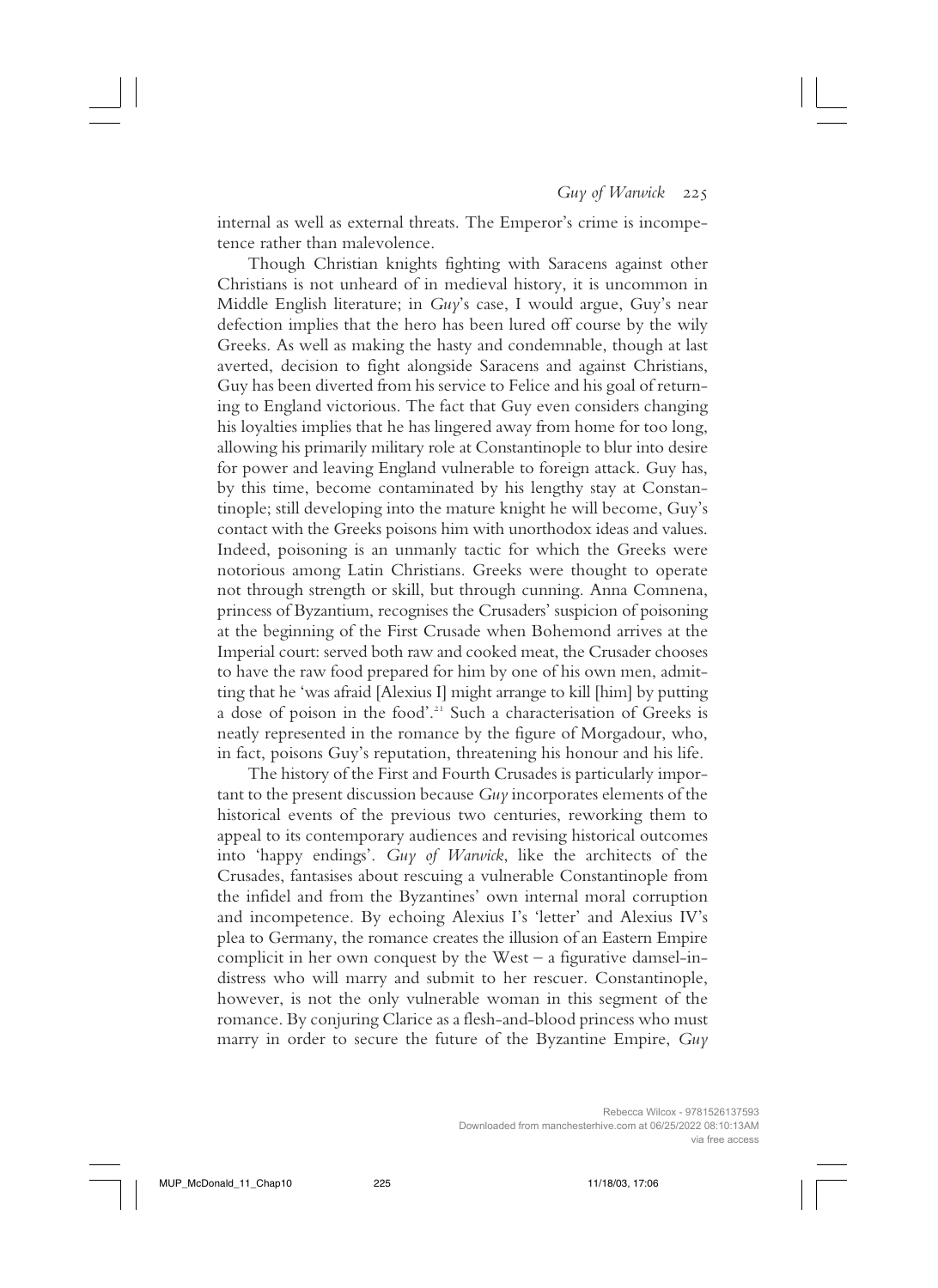reimagines the politics of conquering the rescued territories and establishing a Western emperor there – a solution that, in the romance, the Byzantine Emperor himself suggests. Ernis draws the audience's attention to the parallel positions of his daughter and his Empire by promising to reward Guy's defeat of the Saracens with Clarice's hand and half of his territory as a package deal: 'zif bou mizt me of hem wreke, / & pe felouns out of mi lond do reke, / Mine feyr douhter bou schalt habbe, / & half mi lond, wip-outen gabbe' (A  $2885-8$ ).

The romance's conflation of Clarice and Constantinople plays once again on old Crusade imagery. Pope Urban, for instance, evoked the damsel-in-distress image during his crusading address at Clermont, in which he encouraged the West to embark on the First Crusade: 'Jerusalem is the navel of the world; the land is fruitful above all others, like another paradise of delights … She seeks therefore and desires to be liberated, and does not cease to implore you to come to her aid.'22 By portraying Clarice and Constantinople as two halves – the literal and the figurative – of the same feminine trope, *Guy* connects the hero's goal with that of the Crusades; furthermore, the romance replaces Jerusalem with Constantinople because, in the popular imagination as well as in Crusades literature, Constantinople is, much more than the Holy City, the land of milk and honey.<sup>23</sup>

By the thirteenth century, however, Constantinople had been ravished of her riches by the Fourth Crusade, leaving the Latins morally compromised by the destruction and carnage they left in their wake. *Guy* imagines Constantinople in all her glory, before her deflowering by the West, though the imminence of this deflowering may be alluded to by the sexual availability of Clarice, who could bring Guy all the riches of Byzantium through the more legitimate means of a conjugal union rather than military force.<sup>24</sup> Such a reimagining of the circumstances that led to the Western conquest of Constantinople invites the romance's audience to reconsider the terrible outcome of the historical Fourth Crusade, suggesting that the East was not only part of her own downfall, but even desirous of her conquest.

Honoured by Ernis' flattery and enticed by the lovely Clarice, Guy initially accepts the Emperor's invitation to marry his daughter and lingers in Constantinople for a time. He even goes to church to marry Clarice, but suddenly falls ill with a malady that signals the untenability of his acceptance of the Emperor's offer. Guy recognises that his illness is symbolic, sensing that his marriage to Clarice would make him culpable for deserting his true English love, Felice. Guy is thus threatened not only by the infamous treachery of the Greeks as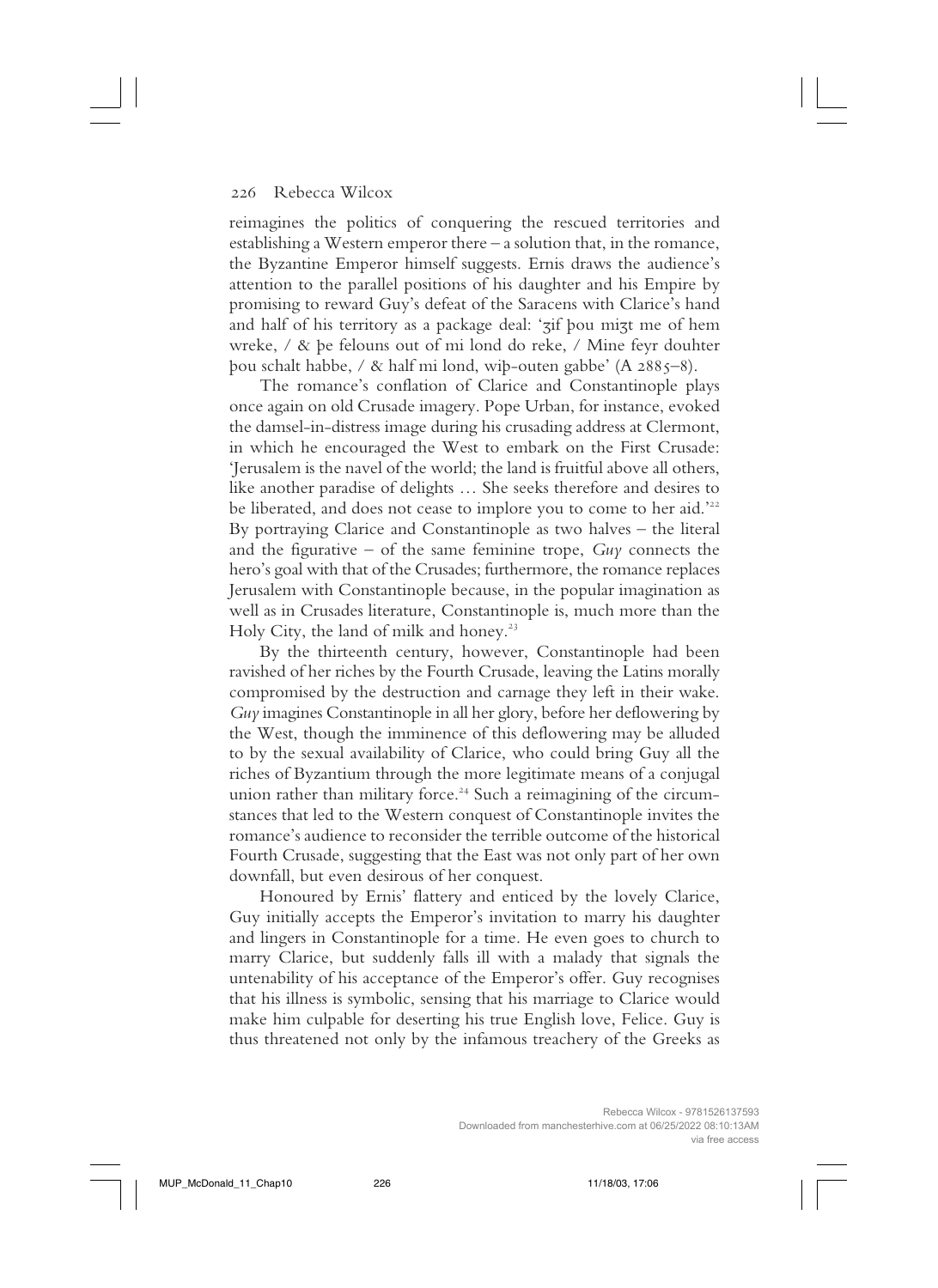figured in Morgadour, but also by their 'feminine wiles' in the character of Clarice.<sup>25</sup> The East's allure is a feminine, sexual presence – unsuspected, but all the more dangerous because of its subtle appeal to the hero's emotions and vanity rather than his honour and military skill.

The temptation to marry Clarice and inherit her father's empire nearly causes Guy to break his oath to Felice and desert his homeland, but the greater threat to Guy in this situation is the danger of re-enacting one of the greatest calamities of the Crusades: the Latin conquest of Constantinople. For the Crusaders who took Constantinople at the beginning of the thirteenth century, the rewards were clear: for the nobles, the possibility of lands and titles as well as reunification of the Eastern and Latin churches. More importantly, and for the majority of the Crusaders, the glory of Constantinople lay in its riches – monetary, cultural, and reliquary treasure. Of all the disasters committed by Crusaders during the Middle Ages, the sack of Constantinople in 1204 was most horrifying to Europe and to Rome because of the brutality it inflicted not on the infidel, but on fellow Christians. As it became clear that this conquest would not resolve the break between the Eastern and Latin churches or ensure the safety of overland routes to the Holy Land, initial justifications for it waned. *Guy of Warwick* replays the choice the Crusaders faced in 1204: to accept the losses of war and turn the other cheek on real or imagined acts of treason on the part of the Greeks, or to stay in Constantinople and take control of the richest city in Christendom. The Crusaders chose to capture the city; in order to recuperate the West, however, the romance hero must reject the obvious appeals of becoming, like Baldwin of Flanders, the first Latin Emperor of the East. Unlike Baldwin and the other Crusaders, Guy recognises that the Greeks would not accept him as their Emperor, even if Ernis would  $(A_{4435}=44)$ .

If Guy's illness on his wedding day is not enough to convince him of the threat the East poses for him morally, another symbolic incident reveals to him the dangers of remaining in Constantinople. After defeating the Saracens, Guy goes out to explore the country, only to discover a dragon attacking a lion in the woods. In a scene that parallels Guy's victory over the Saracens, the hero saves the lion by stabbing the dragon through the throat and beheading it, much as he killed the Sultan besieging Constantinople. The lion, grateful for Guy's service, becomes the hero's faithful companion in a re-enactment of Chrétien de Troyes's *Yvain*, or *Le Chevalier au Lion*. In medieval European literature, lions traditionally symbolise Christ; in an English romance, they may be associated as well with Englishness, as are Richard the Lionheart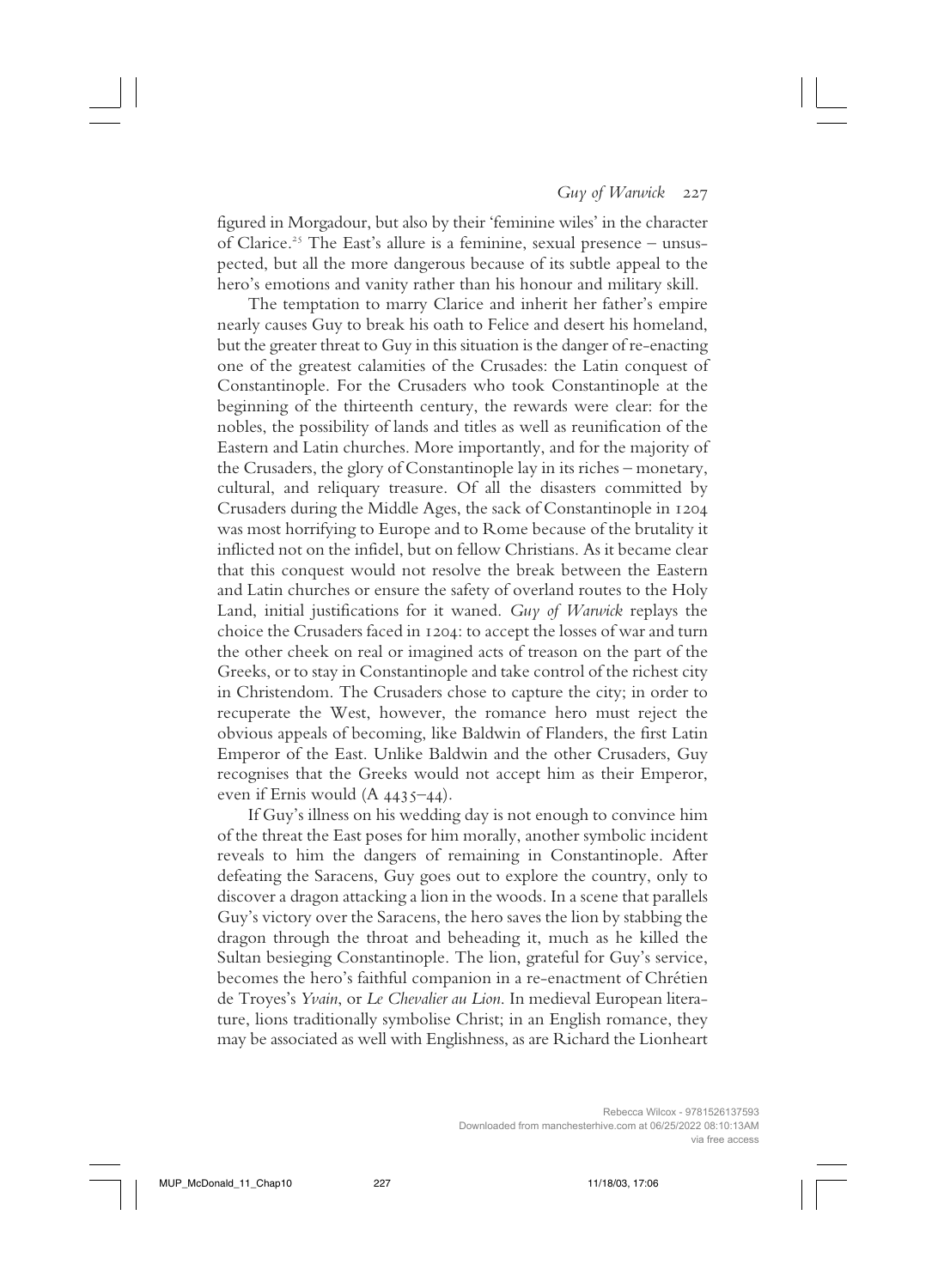and the three lions on the standard of England, Richard's battle flag. Indeed, Guy is compared to a 'lyoun' repeatedly throughout the romance, alluding to his Englishness and his inherent nobility through connection with England's favourite 'king of the beasts' as well as its favourite Crusader king. Guy and his lion become inseparable after the incident in the forest, but one day Guy becomes distracted by the entertainments offered by the Emperor's court – eating with the Emperor, sitting with him and 'pley[ing] in compeynie' (A 4299–302) – and allows his lion to wander off. Guy returns to his lodgings without the lion, who is attacked and mortally wounded by the treacherous Morgadour.<sup>26</sup> Guy's English identity and his Christian morality have thus been compromised through his dalliance at Constantinople.

When Guy forgets about his duties to his faith and his country, represented by the lion, preferring instead the luxuries of the Eastern court, he risks both loyal companionship and his own moral integrity. He also puts England at risk, depriving it of its best champion: while Guy lingers in Byzantium, Ireland (in the form of a dragon) threatens to ravish Northumbria. The subtle allure of the East, combined with its murderous treachery, threatens Guy's English identity and his very soul. Though Guy avenges the death of his lion by killing Morgadour, he cannot save the faithful beast; like his decision to side with the Saracens against Ernis and his temptation to marry Clarice, this incident implies a weakness on Guy's part, indicating that Guy's reputation and his faith have been poisoned by the attraction of the monetary, territorial, and sensual wealth the East has to offer. Guy tries to shift his guilt to Ernis by admonishing him, "'Seppe pou no mizt nouzt waranti me, / Whar-to schuld y serui þe, / On oncoupe man in thi lond, / When pou no dost him bot schond?"' (A  $4415-18$ ); but the death of the lion forces Guy to realise that Constantinople is a dangerous place, spiritually as well as physically. ""Harm me is, & michel misdo; / perfore ichil fram be go, /  $\&$  in ober cuntres serue y wile, / Þer men wille  $Z$ eld me mi while"' (A  $4419-22$ ), he decides, and takes leave of the Emperor, none too soon.

When Guy leaves Constantinople, refusing to marry Clarice and exposing the treachery within the Byzantine court, he enacts a fantasy of rejection in response to the East's invitations. Both Guy and the Latin leaders of the Fourth Crusade go to Constantinople, at least explicitly, to help a disempowered Emperor. But the romance responds to the West's ambivalence – even horror – about the conquest of Constantinople by rejecting the material and sensual rewards that both Alexius IV and Ernis offer in compensation.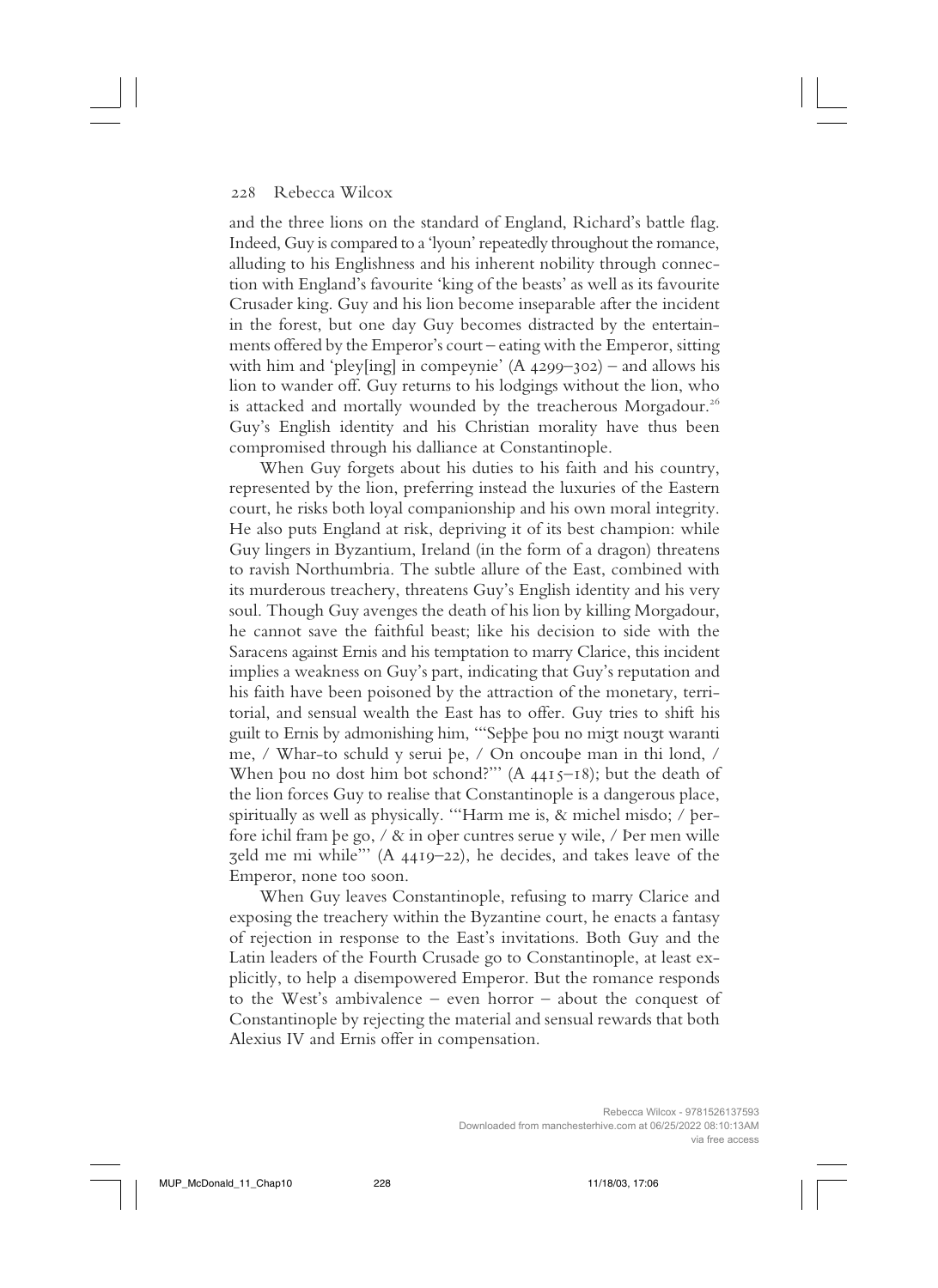Guy's experiences in Constantinople generate a clear set of traits that distinguish the Near East from the other lands he has visited. Together, these traits combine to form an identity that characterises the Eastern Empire and that infuses nearly everyone and every situation that Guy encounters there. The Christian East is ambiguous and friendly, but treacherous. It is feminine, sumptuous and luxurious; it has sexual appeal and the promise of great power and riches; it is vulnerable and desires Guy's protection, evoking the 'damsel in distress' trope of chivalric romance and making Guy's would-be marriage to Clarice appear, at least on the surface, a justifiable possibility. Despite all the East has to offer, however, Guy's sojourn there – like the conquest effected by the Fourth Crusade – is a diversion that threatens to lure him away from his goals and obligations in England as well as to the Roman Church. By purposefully and unnecessarily remaining on Eastern soil, Guy risks succumbing to the personality  $-$  that is, the representative characteristics that are developed through individuals rather than collectives in the romance – that the East engenders.

# *Impersonating the Muslim East: Saracens, giants and disguise*

If the personality of the *Christian* East is seductive and subtle, the *Muslim* East is masculine: threatening, militaristic and physically overwhelming. In the second half of the romance, after he has left Felice, Guy makes his way to the Holy Land as a pilgrim-knight to seek God's forgiveness. Here the threat of treachery is present, but minimal; Guy must worry instead about the super-human physical force of the enemy. The Muslim East is also racialised in a way that the Christian East was not. In Constantinople, the Greeks are distinguished by their flawed morality, different because they do not share Guy's English sense of honour – a code that includes models for both knightly behaviour, exemplified by the trusty Herhaud, and female modesty, as we see in Felice. Even the Saracens at Constantinople, when we see them, perform not so much as racial or ideological others, but as a collective army against which Guy must wage battle because it has attacked his ally. When individuals are singled out of this army, usually because of their rank, Guy dispatches them quickly, with little dialogue that might suggest a conflict beyond the politics of the battlefield. The Saracens Guy encounters in the Christian East are a military enemy, not primarily a spiritual one, and they seem no more nor less honourable than the Greeks he meets there.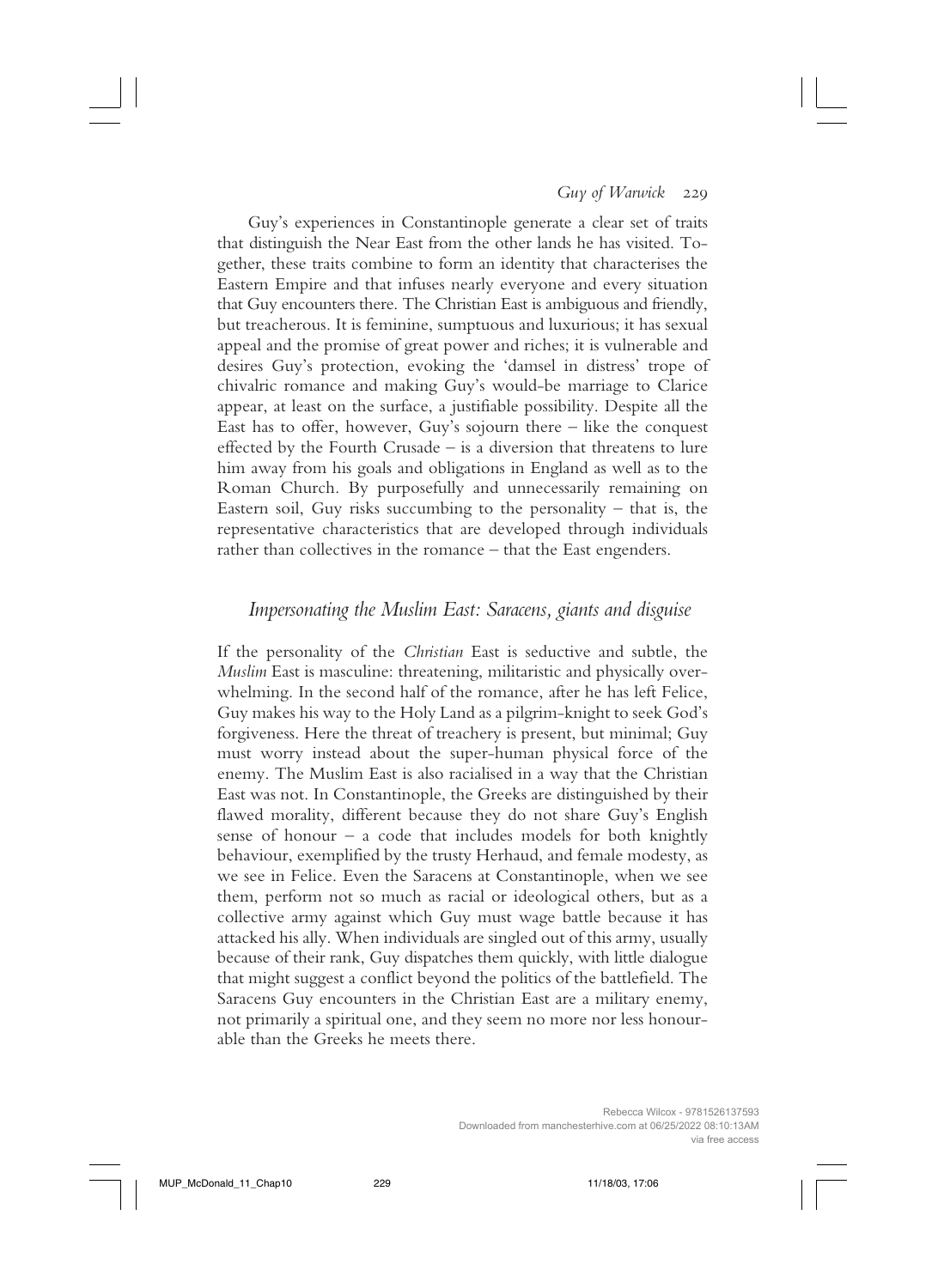Once Guy becomes God's knight, however, his conflict with the Saracens gains deeper significance, and the enemy is portrayed as physically and ethnically as well as spiritually alien. Guy's primary adventure in the Holy Land occurs when he encounters Earl Jonas of Durras who, with his fifteen sons, has been captured while driving the Saracen enemy away from Jerusalem and into Alexandria, their 'owhen lond' (A 52: 3). Jonas' captor, King Triamour of Alexandria,<sup>27</sup> in turn displeases the Sultan, who requires that Triamour find a champion to fight for him against Amoraunt, the gigantic, black, fiendish Saracen of Egypt. Triamour delegates this task to Jonas, who, at the time Guy meets him, has spent the last year searching for the English hero. Guy has concealed his identity since becoming a poor pilgrim, but offers to fight Amoraunt in order to save Jonas and his family from certain death.

Though Guy technically fights for Triamour, the text explicitly qualifies his action by stating that Guy takes up the challenge for the sake of Jonas, a Christian and defender of Jerusalem. Moreover, Triamour promises to free all his Christian captives and grant safe passage through his lands for all Christians if Guy wins. Like the Emperor of Constantinople's invitation and his offer to make Guy his heir, this scenario echoes a widespread Crusader fantasy; ostensibly, the First Crusade was launched in part because pilgrims were being killed and robbed on their way to and from the Holy Land.<sup>28</sup> Later Crusades were aimed at capturing Egypt, which was a military stronghold of the Muslim world and considered crucial to the fate of Jerusalem from the Third Crusade onward.<sup>29</sup> Since, in the romance, the Christians already tenuously control Jerusalem,<sup>30</sup> a diplomatic alliance with the King of Alexandria would be a strategically brilliant move on Guy's part.

Before such an alliance is guaranteed, of course, Guy must defeat Amoraunt. The descriptions of the giant are vivid, and they are emphasised by repetition – the audience learns of Amoraunt's physical appearance both when Jonas tells Guy of his troubles, and again when Guy himself encounters his adversary. The first description, which introduces Amoraunt as a 'blac' Saracen, focuses on his intimidating physical presence: 'Michel & griselich was pat gome / Wip ani god man to duelle. / He is so michel  $\&$  vnrede, / Of his sizt a man may drede, / Wip tong as y pe telle. / As blac he is as brodes brend: / He semes as it were a fende,  $/$  pat comen were out of helle' (A 62: 5–12). When Guy comes face to face with his opponent, the giant no longer merely *seems* like a fiend; Guy's judgement is definitive: '"It is," seyd Gij, "no mannes sone: / It is a deuel fram helle is come"' (A 95: 10-11). The text focuses on three features that lead Guy to conclude that Amoraunt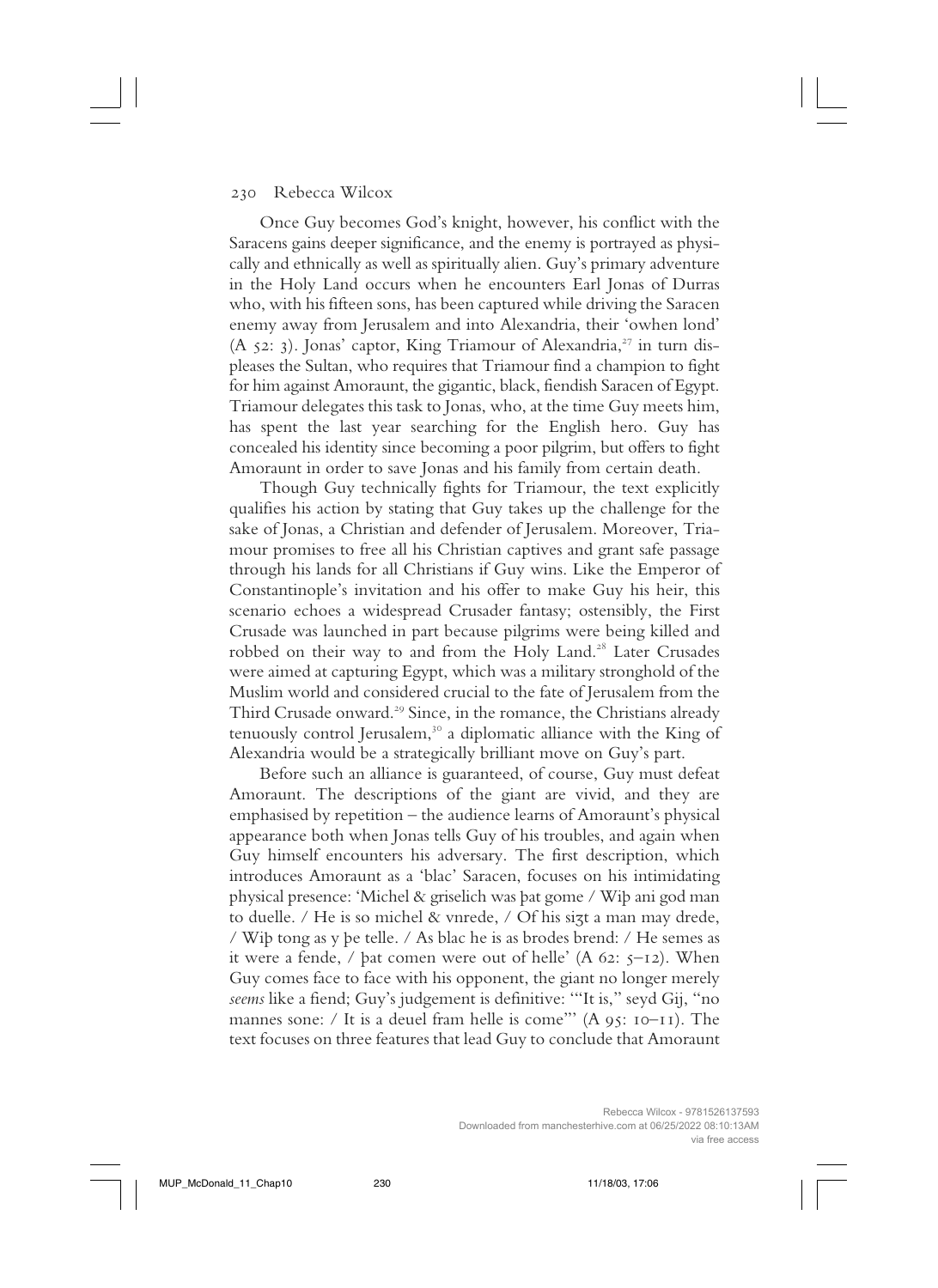must be a devil: his religion ('Saracen'), his colour (black), and his impressive size.

Amoraunt, like Morgadour, does play an unfair trick on Guy – he convinces Guy to let him have respite to drink from the river, then refuses to allow Guy to do the same – but treachery is not the giant's dominant trait. Rather, he is dangerous because of his physical superiority and his sheer determination. He hates Guy not simply because the hero is on the other side of a military conflict, but also because he is *English* and *Christian*, a proven enemy of his Saracen clan.<sup>31</sup> This clash, then, is characterised not so much as a territorial dispute, but as an ideological battle between right and wrong, between Christian and Muslim. The fact that Amoraunt focuses on Guy's identity as an Englishman suggests that this episode tests Guy not only as an individual, but as a representative of England and English identity.

Unlike the Saracens whom Guy fought in the Christian East, Amoraunt is recognisably different. His size is abnormal, and the text repeatedly emphasises the blackness of his skin and eyes. Already alien because of his religion, Amoraunt's size and colour mark him as racially and ethnically *not English* in a physical way that religion alone can not.32 Here we see a blurring of the boundaries among ethnic, racial, territorial and national identities that suggests that Amoraunt is a representative, if extreme, example of the non-English, non-Christian, Eastern 'race'.33 His personality, like the people and place he represents, is aggressive and physically domineering.

My contention that Amoraunt is representative of an Eastern identity type is supported by the fact that he has a double – he reappears later in the romance as Colbrond – to whom the text links him through verbal repetition. Having defeated Amoraunt and helped a friend in need in Germany, Guy returns to England, hoping to end his days in peaceful asceticism. Before he retires from his public life, however, Guy must fight one last foe: Colbrond, champion of the invading Danes. Colbrond is like Amoraunt in almost every way: he is from Africa, part of the Muslim Empire (the Auchinleck text specifies that Amoraunt is from Egypt, while the Caius version agrees that both are from 'ynd', which was sometimes associated with the horn of Africa), a giant with black skin, and Saracen. The two episodes share structural similarities: Colbrond is described twice, once when Guy learns about the giant's existence and the need for a champion to fight him, and again when Guy faces him in battle: 'He was so michel & so vnrede, / Þat non hors mizt him lede.../ Al his armour was blac as piche. / Wel foule he was & lopliche, / A grisely gom to fede' (A 255: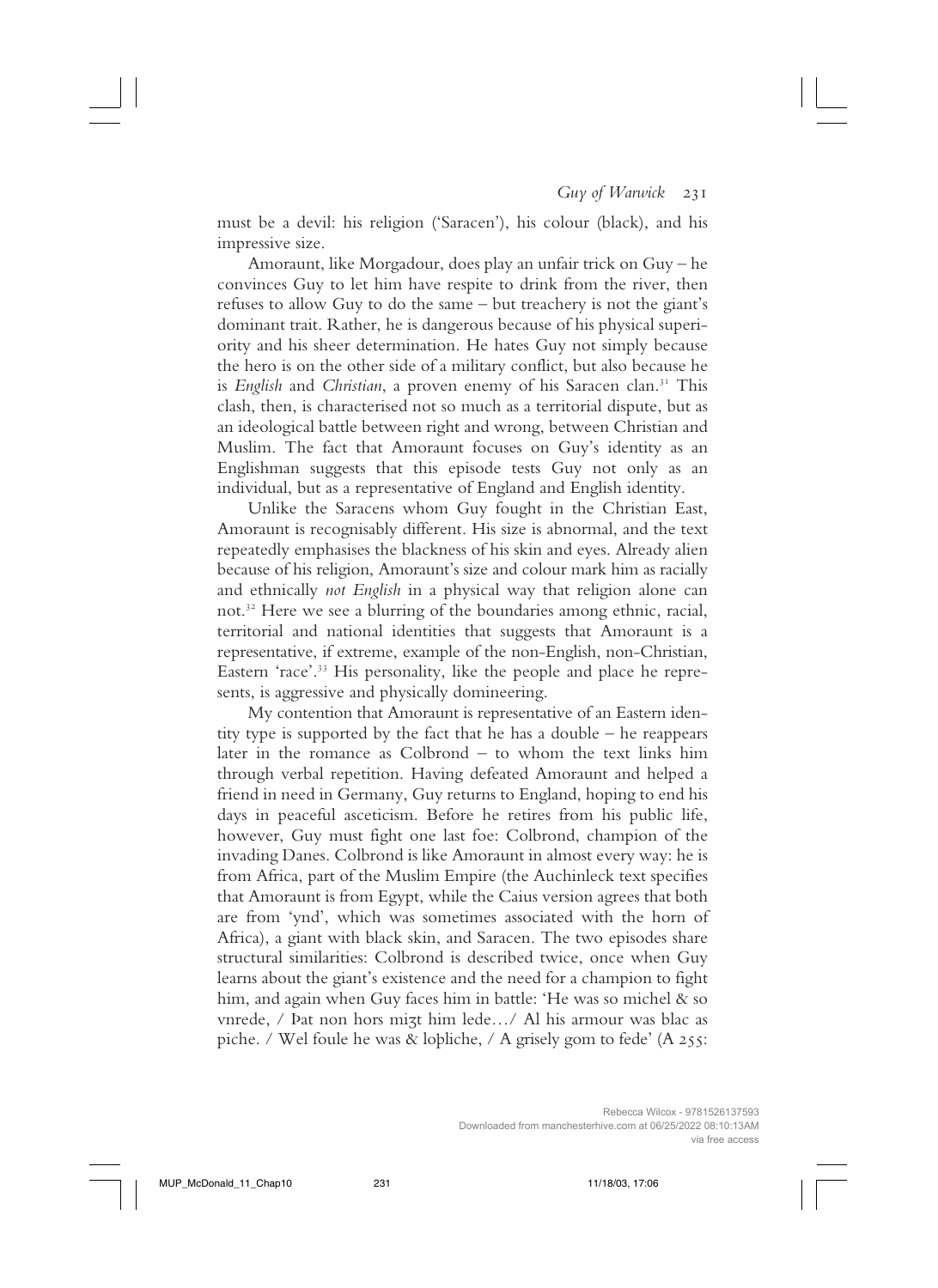4–5, 257: 7–9). Between the two descriptions in each case, Guy is enlisted as the giant's opponent, and the leaders of each side agree to terms that will dictate what the winners will gain and the losers will lose. The battle between Guy and Colbrond develops parallel to the encounter with Amoraunt, including Guy's horse being struck from under him and the giant calling for Guy's surrender; Guy even kills the two heathens in much the same way, striking off the arm or arms of each opponent, then beheading him.

Amoraunt and Colbrond, then, are essentially the same foe; the significant difference between them is that Guy fights the former in the East, the latter on home turf. In the East, Amoraunt represents an Eastern identity that may threaten Guy personally, but which does not threaten his ethnic/racial/national identity. Guy can leave Amoraunt and the East behind and return to his homeland, the place of his ethnic roots. But as a representative of the East in England itself, Colbrond poses a greater threat. This episode of *Guy of Warwick* remembers, of course, the Danish invasion of King Athelstan's England in the tenth century, the temporal setting of the romance. Colbrond, along with the Danes for whom he fights, seek to replace English identity with another, foreign identity by making the English subjects of Denmark, a domination expressed by English king Athelstan as 'praldom' (A 239: 11) or servitude. In Alexandria, Guy fought Amoraunt to preserve the most fundamental identity – life – of a group of captives, Jonas and his sons; in England, Guy likewise fights for a fundamental identity – the freedom of his people, threatened with becoming thralls in their own land.

In light of these struggles to preserve the right and the ability to maintain distinct proto-national identities and freedoms, the racial and ethnic affiliations that are contested or affirmed in the *Guy* texts become even more important. Unlike the squabbles for land one finds in a typical ancestral romance, the conflicts involved when Guy faces his Eastern opponents (especially Colbrond) are not internal skirmishes between Englishmen; they are the expressions of ethnic difference and the desire to maintain that difference, that spatial separation from the other. The author of the English *Guy* is careful to provide the audience with the imaginative tools to visualise and conceptualise Guy's adversaries as fundamentally different, both in appearance and in character, from the English hero. Colour is rarely evoked in the romance, yet Amoraunt and Colbrond are uniquely and repeatedly referred to as black;34 their blackness is an external indicator of their difference from Guy, and of their fiendish moral status.

Because blackness has, in this romance, taken on such strong ideo-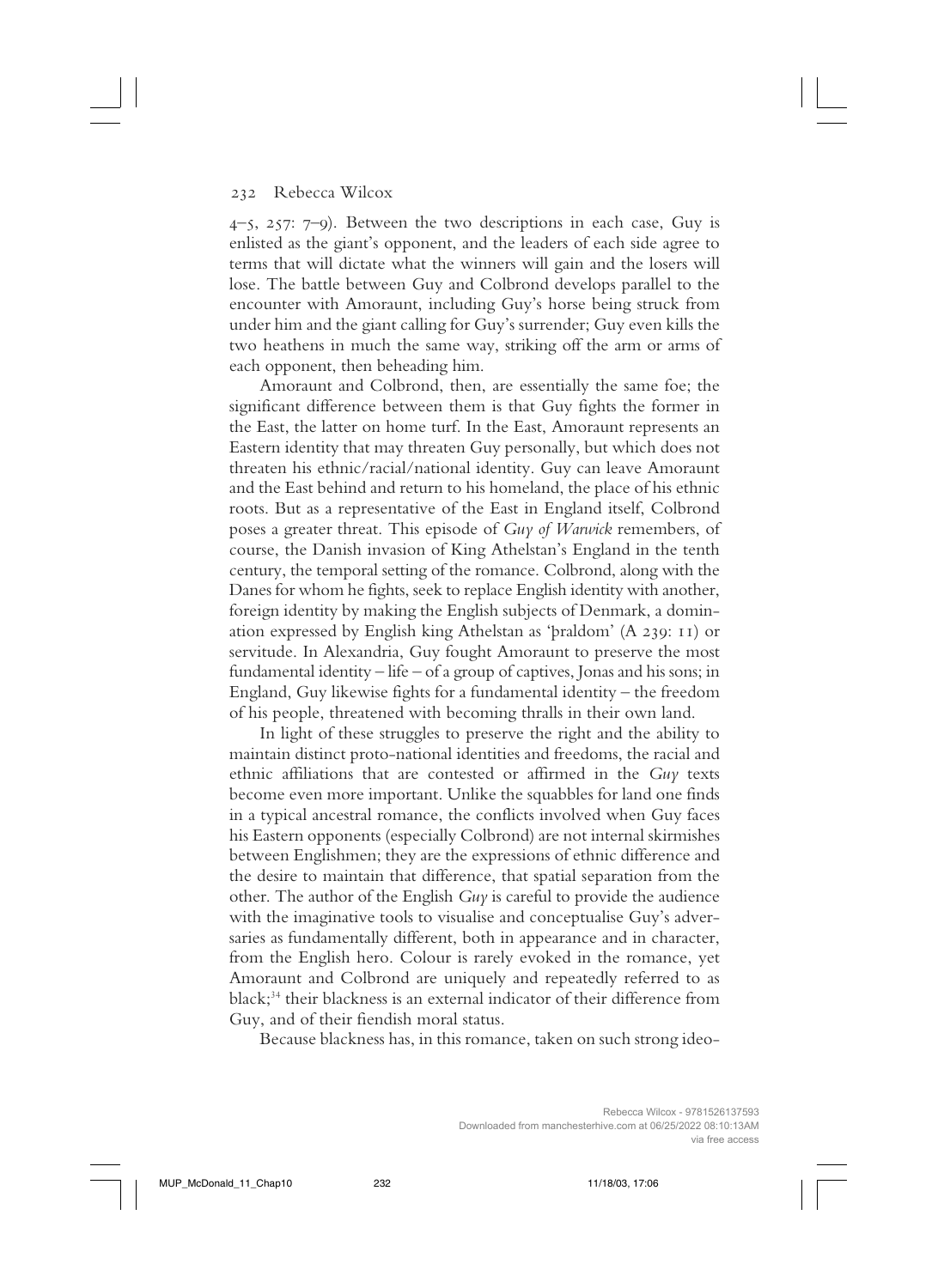logical overtones, I would like to retrace my steps, through Colbrond and Amoraunt, back to the first episode in which blackness becomes an identity marker in *Guy of Warwick*. I have delayed discussing this episode because its significance is most easily recognised in retrospect. The events to which I refer take place very soon after Guy returns to Europe from his stay in Constantinople, just before he returns to England to slay the Irish dragon. While making his way through Germany, Guy rescues a wounded knight, Tirri, who soon becomes a fast friend. They survive several adventures together, most of which involve defending themselves against Duke Otoun of Pavia, Guy's and Tirri's old nemesis. Eventually, the Duke manages to capture Tirri, and locks him away in a dungeon. As a faithful friend, Guy must save Tirri, but without alerting the Duke, for he also holds Tirri's beloved Oisel as his prisoner. Guy undertakes the rescue by disguising himself as 'Yon', dying his hair and face black, and presenting himself to the Duke bearing the gift of a swift steed raised by a Saracen, his 'owen cosyn' (A 6122). Conveniently, the Duke makes 'Yon' his jailer, allowing Guy to sneak Tirri away to safety without Otoun's knowledge. The hero then kills the Duke (who is on his way to church to marry Oisel), rescues the lady, and returns her to her lover, Tirri.

The episode reveals a side of Guy's personality that the audience has not yet observed: he is cunning, and operates not through force, but by manipulating the perceptions of those around him. I would suggest that this episode is, in fact, based on Guy's experiences in Constantinople, while foreshadowing his future conflicts with the black giants. Since Guy meets Tirri immediately after his sojourn in the Christian East, the obstacles he overcame there and the personalities with which he was in contact still exert an influence on him; thus, disguising himself as 'A man … o fer cuntre' (A 6117) would seem a natural choice for penetrating Otoun's lair. Dying his face and hair black, Guy temporarily takes on an Eastern personality, ready to dissemble and deceive. Blackness here makes Guy difficult to identify, and gives him license to behave in a way that he has criticised in others. By intentionally taking on an Eastern identity for a short time, and for a noble purpose, Guy seems to absolve himself of any residual contamination that may linger in him as a result of the temptations he faced, and only partly overcame, in Constantinople.

The blackness of Guy's hair and skin, moreover, demonstrate visually for the Duke, as they will for the audience later, another identity marker he assumes in his disguise: Guy implicitly marks himself as a Saracen, or Muslim, by emphasising that the Saracen who raised his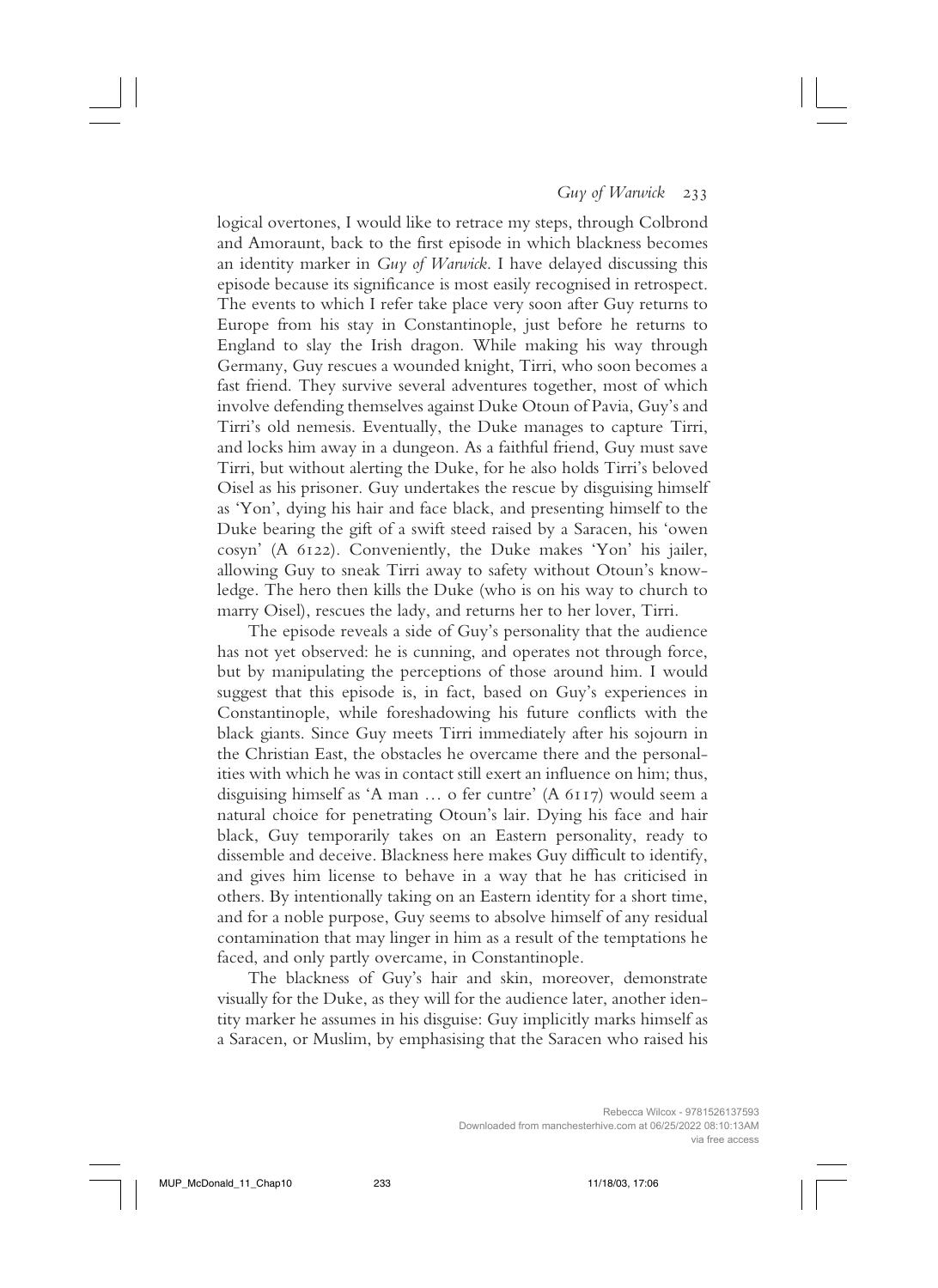steed is his cousin. Thus Guy prepares the reader to associate blackness with Islam and with infiltration. After all, Guy invades the Duke's country – indeed, his home – paralleling Amoraunt's infringement upon the Holy Land and Colbrond's invasion of England toward the end of the romance. It is through some form of invasion, then, that Guy faces all of his significant enemies: Guy defeats the Saracens at Constantinople because they have invaded Eastern Christendom; he overthrows Otoun by invading the Duke's home in disguise; he kills the Irish dragon, who has invaded Northumberland; he then overcomes Amoraunt, who is thrust in Guy's path because Jonas invades Alexandria in response to the Muslim invasion of Jerusalem; and finally, Guy repulses the invading Danes on English soil by overpowering Colbrond. Such invasions are important symbolically because they violate the sacred space and corporate integrity of the invaded. In each case, the invasion threatens to overturn the native ruler and to disrupt national, ethnic, or religious identities.

# *Conclusion*

*Guy of Warwick* engages with history through the transformative medium of fantasy, which allows the romance to reshape historical events its audiences found troubling and to provide satisfactory resolutions to historical errors committed during the Crusades. Equally importantly, the romance allows an exploration of both the hero's personal identity and England's national identity through Guy's contacts with the East. As suggested by the romance's diptych structure, the East becomes the locus of each of the two formative cycles in Guy's career as chivalric knight and knight of Christ.

I have suggested here that there are two Easts in *Guy of Warwick,* one Christian and the other Muslim, which the romance characterises differently through the personalities of archetypical individuals – on the one hand, the insidious Greeks represented by Morgadour the steward, Emperor Ernis, and his daughter Clarice; and on the other hand, the physically monstrous Saracen giants, Amoraunt and Colbrond. These 'personalities' of the East are in conflict with Guy and the English identity he represents. But Guy surmounts these conflicts through conquest of territories, individuals, and the temptations – power, riches, and sex – that the East offers him. I have only begun to indicate how these conflicts influence the romance's conceptualisation of English national identity, which still wants further study. This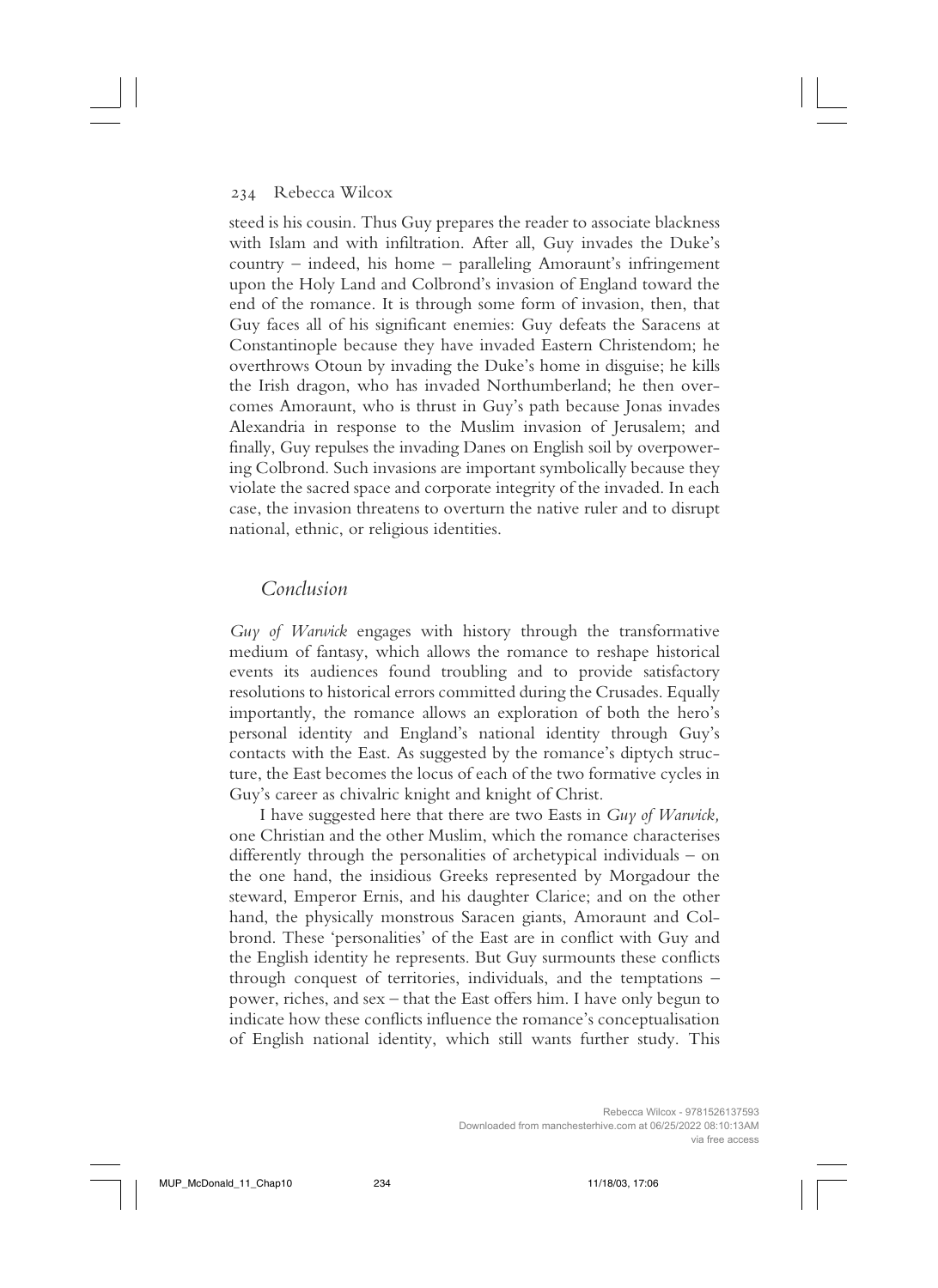theme and others have, unfortunately, been largely neglected by scholars of Middle English romance who find *Guy*'s militarism and episodic structure unappealing. Through its fictional reworking of the Crusades, however, *Guy of Warwick* demonstrates that English identity in the late thirteenth and early fourteenth centuries – a period when Englishness was becoming an increasingly important aspect of England's national identity – was contingent on both England's domination of other territories and peoples and its vulnerability to external threat. Read from this perspective, the romance invites today's readers to take a closer look at the sometimes conflicting multiple layers of identities one recognises here: the feminine, the masculine, the monstrous, the religious, the national, the territorial, the individual. Because *Guy of Warwick* has been read and discussed so little since the rise of cultural studies in academia, the romance remains open to new readings that explore this complex work within the broad social, political and literary context of its inception.

### *Notes*

I want to thank Geraldine Heng and Nicola McDonald for their feedback on this chapter throughout its development. I am also grateful to Elizabeth Scala and J. Patrick Bedell for suggestions on early drafts and to Marjorie Woods and Joan Holladay for encouragement as I researched the manuscript history of *Guy of Warwick*.

- 1 F. Jameson. 'Magical narratives: romance as genre', *New Literary History*, 7.1 (1975), 135–63; S. Knight, 'The social function of the Middle English romances', in David Aers (ed.), *Medieval Literature: Criticism, Ideology & History* (New York, 1986), pp. 99–122.
- 2 In *Chivalric Romances* (Bloomington, 1983), L. Ramsey suggests that the Anglo-Norman *Gui de Warewic* was composed between 1232 and 1242 (p. 48), while V. B. Richmond, following J. Wathelet-Willem, argues that the earliest *Guy* was written immediately after the Fourth Crusade; see Richmond, *The Legend of Guy of Warwick* (New York, 1996), p. 24.
- 3 V. B. Richmond and S. Crane each discuss in some detail the differences between the English *Guy* and its Anglo-Norman predecessors. See Crane, *Insular Romance: Politics, Faith, and Culture in Anglo-Norman and Middle English Literature* (Berkeley, 1986), pp. 1–17, 66–7, and Richmond, *The Legend of Guy*, pp. 37–49.
- 4 A few of the most important studies on the manuscript history of *Guy of Warwick* are L. A. Hibbard, *Mediaeval Romance in England* (New York, 1960), pp. 127–39; A. J. Bliss, 'Notes on the Auchinleck manuscript', *Speculum*, 26 (1951), 652–8; *The Auchinleck Manuscript, National Library of*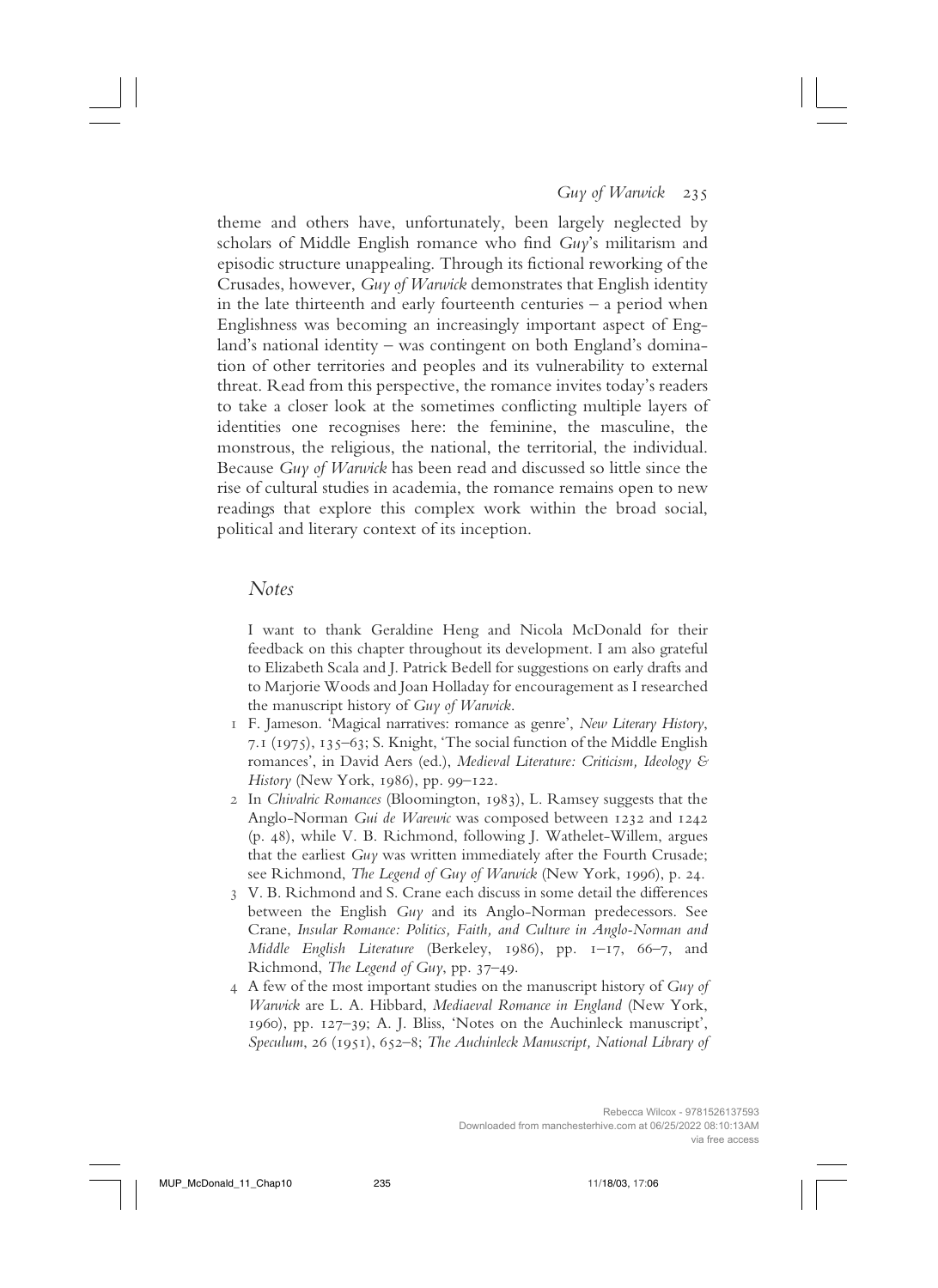*Scotland Advocates' MS. 19.2.1*, eds D. Pearsall and I. C. Cunningham (London, 1977); T. Shonk, 'A study of the Auchinleck manuscript: bookmen and bookmaking in the early fourteenth century', *Speculum*, 60 *(*1985), 71–91; J. Frankis, 'Taste and patronage in late medieval England as reflected in versions of *Guy of Warwick*', *Medium Aevum*, 66 (1997), 80– 93. For more detailed analysis of the romance's structure, see M. Mills, 'Structure and meaning in *Guy of Warwick*', in John Simons (ed.), *From Medieval to Medievalism* (Basingstoke, 1992), pp. 54–68, who argues for a tripartite rather than a bipartite structure to the romance; and J. Burton, 'Narrative patterning and *Guy of Warwick*', *Yearbook of English Studies*, 22 (1992), 105–16. S. Crane in *Insular Romance* and V. B. Richmond in *The Legend of Guy* both elaborate on the romance's popular appeal, and Richmond catalogues Guy's appearance in other works and media. For hagiographic and biblical references, see P. Price in 'Confessions of a goddess-killer: Guy of Warwick and comprehensive entertainment', in J. Weiss, J. Fellows and M. Dickson (eds), *Medieval Insular Romance: Translation and Innovation* (Cambridge, 2000), pp. 93–110; R. Dalrymple, 'A liturgical allusion in "Guy of Warwick"', *Notes and Queries*, 45 (1998), 27– 8; and Crane, *Insular Romance*, pp. 62–4, 92–117, 128–33. For discussions of *Guy*'s socio-political interests, see T. Turville-Petre, *England the Nation* (Oxford, 1996), particularly pp. 108–41, and Crane, *Insular Romance*, pp. 1– 12, 62–91. This list is not exhaustive, but is reasonably representative of current work on *Guy*.

- 5 The version of *Guy* in the Auchinleck manuscript (Edinburgh, National Library of Scotland, MS Advocates' 19.2.1), compiled  $c$ . 1330 in or near London, has distinct advantages for the modern reader: it is the earliest extant version of the poem in Middle English, offers a relatively complete text, and is conveniently edited by J. Zupitza in *The Romance of Guy of Warwick*, EETS e.s. 42, 49, 59 (London, 1883–91). In addition, *Guy*'s inclusion in a large compilation manuscript allows us to study the romance in context (for a full list of the contents of the Auchinleck manuscript, see Bliss, 'Notes', pp. 652–3). The two most complete later versions of the romance in Middle English may be found in Cambridge, Gonville and Caius College, MS 107 and Cambridge University Library, MS Ff. 2. 38. The Auchinleck manuscript will be cited in this paper as 'A'.
- 6 I agree with Burton ('Narrative patterning') that the Auchinleck *Guy* is a single romance arranged as two parallel cycles. The break between the two parts is relatively insignificant: the second cycle continues on the same page and in the same column that complete the first cycle. There is no new item number, title, or illustration, all of which are common divisions between individual works in Auchinleck. *Reinbrun*, on the other hand, is marked as a separate romance in Auchinleck: it has a new original item number, its own title, and it begins with a large illustration.
- 7 Shonk suggests a bourgeois patron for the Auchinleck manuscript in 'A study of Auchinleck', p. 90, while Turville-Petre (*England the Nation*, p.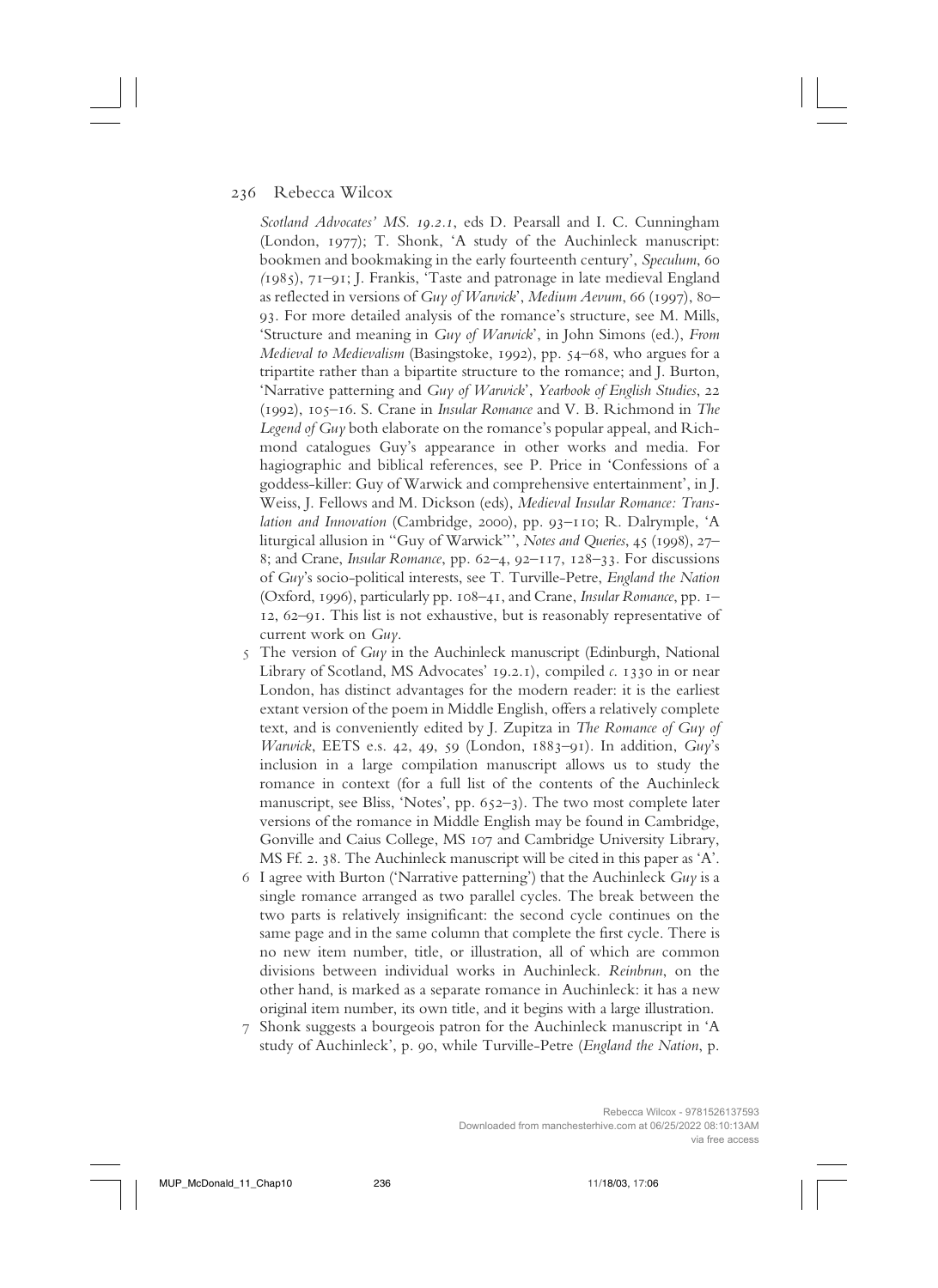136) speculates that the book was commissioned by the Beauchamp family, who claimed to be descendants of Guy of Warwick.

- 8 Baldric of Dol's version of Urban's speech at Clermont highlights the 'brotherhood' of the Eastern and Western Churches by referring to Eastern Christians as 'fratrum nostrorum' and 'fratribus nostris'. See Baldrici, Episcopi Dolensis in *Recueil des historiens des croisades: historiens occidentaux*, 5 vols (Paris, 1841–95), vol. 4, p. 14.
- 9 Paradoxically, such behaviour is represented by both Pope Urban, instigator of the First Crusade, and a dubious letter supposedly written by Alexius I as characteristic of *Muslim* atrocities against Christians. For Urban's representation of the Muslims' behaviour toward Christians, see Baldric of Dol, Guibert of Nogent, and Robert of Rheims in E. Peters (ed.), *The First Crusade*, 2nd edn (Philadelphia, 1998), pp. 29–31, 36–7, and 27, respectively. For the Latin, see *Historiens occidentaux*, vol. 4, pp. 12–14 (Baldric) and 140 (Guibert), and vol. 3, pp. 727–8 (Robert). For the letter purportedly from Alexius I, see *Recueil des historiens des croisades: historiens grecs*, 2 vols (Paris, 1875–81), vol. 2, pp. 53–4.
- 10 Though the romance's focus on the merchants' riches *suggests*, rather than explicitly *promises*, compensation for acts of knightly prowess such as rescuing the Emperor of Constantinople, Felice has conditioned Guy to expect rewards for his knightly deeds by representing herself as the ultimate 'prize'; Guy rejects this dynamic in the second half of the romance. Not coincidentally, the depiction of the merchants echoes Fulcher of Chartres' enthusiastic description of Constantinople's riches in his Chronicle of the First Crusade: 'Oh, what an excellent and beautiful city! … It is a great nuisance to recite what an opulence of all kinds of goods are found there; of gold, of silver, of many kinds of mantles, and of holy relics. In every season, merchants, in frequent sailings, bring to that place everything a man might need.' Peters (ed.), *The First Crusade*, p. 62. For the Latin, see *Historiens occidentaux*, vol. 3, p. 331.
- 11 In *Christianity, Social Tolerance, and Homosexuality* (Chicago, 1980), J. Boswell discusses this letter in terms of its depictions of the Muslim other as sexually and ethnically deviant (p. 279). He reproduces the letter in English translation as Appendix 2, pp. 367–9.
- 12 On Alexius' need for mercenary troops, see M. McGinty, *Fulcher of Chartres: Chronicle of the First Crusade* (Philadelphia, 1941), p. 15 (note 1) and S. Runciman, *A History of the Crusades*, 3 vols (Cambridge, 1951–4, reprinted Harmondsworth, 1965), vol. 1, pp. 104–5, 107.
- 13 For Urban's use of the 'call for help' from Constantinople, see the *Chronicle of Fulcher of Chartres*, I. 3 in Peters (ed.), *The First Crusade*, p. 52. For the Latin, see *Historiens occidentaux*, vol. 3, p. 323.
- 14 Boswell, *Christianity,* p. 368.
- 15 *The Alexiad of Anna Comnena*, trans. E. R. A. Sewter (Harmondsworth, 1969), pp. 308–9.
- 16 For the terms of Prince Alexius' agreement with the Fourth Crusaders,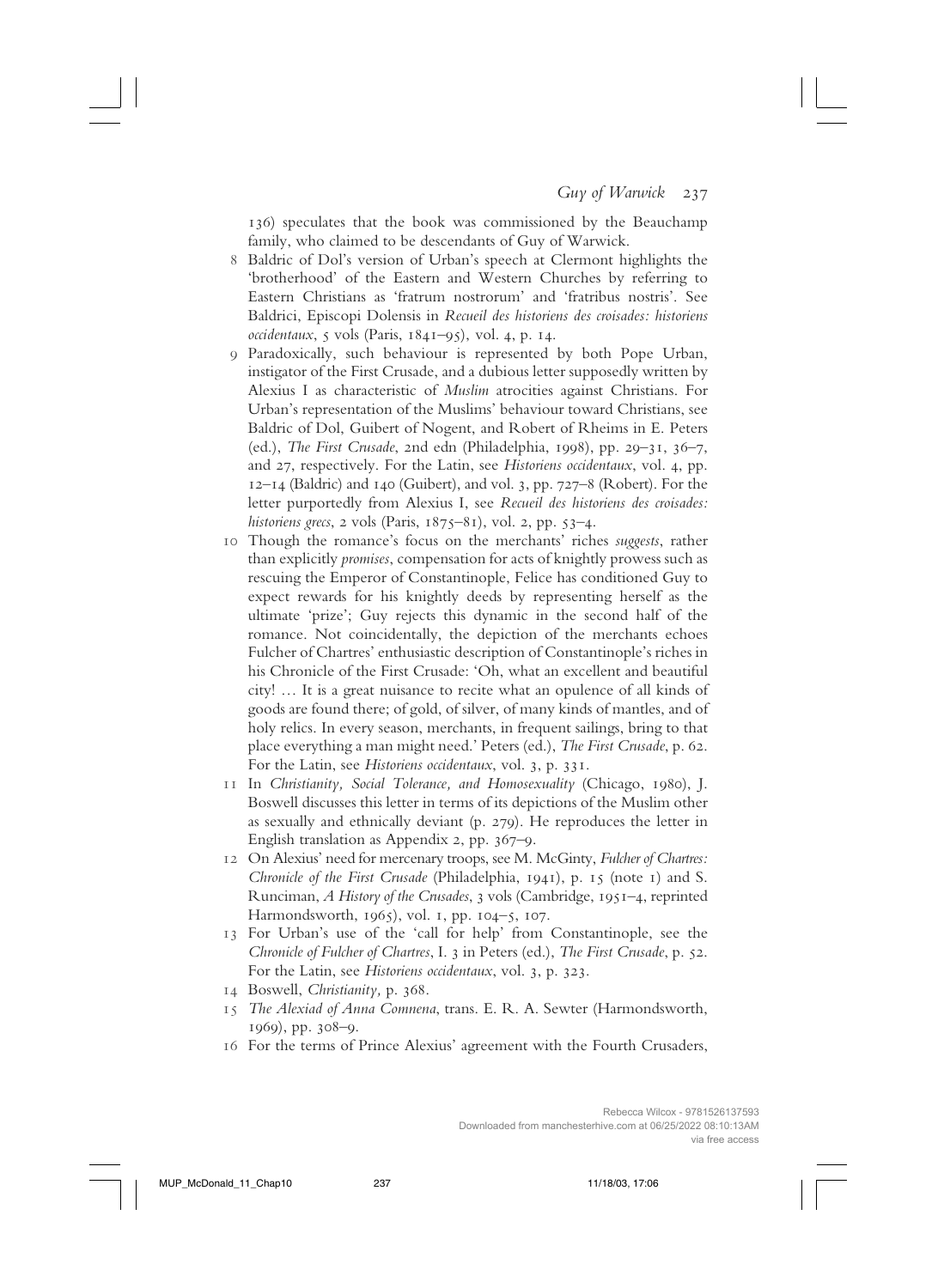see Joinville and Villehardouin*, Chronicles of the Crusades*, trans. M. R. B. Shaw (Harmondsworth, 1963), p. 50. For the French, see Villehardouin, *La Conquête de Constantinople*, ed. E. Faral (Paris, 1938), pp. 92, 94.

- 17 For a more detailed discussion of the capture of Nicaea and the so-called treachery of Alexius, see Runciman, *History of the Crusades*, vol. 1, pp. 175–82.
- 18 On Alexius' abandonment of the Crusaders at Antioch, see Runciman, *History of the Crusades*, vol. 1, pp. 239–40; *The Alexiad*, trans. Sewter, pp. 345, 349; D. Munro, *The Kingdom of the Crusaders* (New York, 1935), p. 51.
- 19 Runciman, *History of the Crusades*, vol. 1, pp. 272–3.
- 20 The motif of the 'treacherous Greek' is repeated in histories of the Crusades well beyond the end of the First Crusade. According to Runciman (*History of the Crusades* vol. 2, pp. 25, 28) the Latins blamed Alexius when they were attacked by the Turks and when they ran short of food and water during the Crusade of 1101. Over the course of the Second Crusade (1147–49), the Greeks were again accused of various treacheries, including killing Frederick Barbarossa and not following through on offers of monetary assistance (Munro, *Kingdom of the Crusaders*, pp. 136, 141, 198). In Ambroise's *Estoire de la Guerre Sainte*, ed. G. Paris (Paris, 1897), the Greeks are characterised as 'faus' (line 740), as 'gent colverte' and worse than Saracens (lines 1434–35), and they attempt to kill the titular hero, Richard, with poison arrows (lines 1925–26). References to the treachery of the Greeks in literature of the Fourth Crusade (1199–1204), during which Constantinople was taken by the Latins, are numerous; see, for example, Joinville and Villehardouin, *Chronicles*, pp. 80, 115, and p. 44 and 84 for internal treason (the French may be found in G. de Villehardouin, *La Conquête de Constantinople*, ed. Jean Dufournet (Paris, 1969), pp. 87, 127, 91 and 44, respectively); E. Peters, *Christian Society and the Crusades, 1198–1229* (Philadelphia, 1971), pp. 13–14, and p. 9 for treason within the Byzantine Empire; Robert of Clari, *The Conquest of Constantinople*, trans. Edgar Holmes McNeal (New York, 1936), pp. 83– 6 (for the French, see Robert de Clari, *La Conquête de Constantinople*, ed. Philippe Lauer (Paris, 1956), pp. 59–62).
- 21 *The Alexiad*, trans. Sewter, p. 328.
- 22 The quote is taken from Robert of Rheims' version of Urban's Clermont address, translated by D. Munro, reprinted in Peters (ed.), *First Crusade*, p. 28. For the Latin, see *Historiens occidentaux*, vol. 3, p. 729.
- 23 Fulcher of Chartres, for instance, describes both Constantinople and Jerusalem in his Chronicle. His description of Constantinople corresponds nicely with Urban's descriptions of Jerusalem, an earthly paradise overflowing with riches and wonderful sights. Fulcher's impression of Jerusalem, however, is moderate, drawing the reader's attention to the rocky terrain, the lack of reliable natural water sources, and the modest size of the city. For Fulcher on Constantinople, see Peters (ed.), *The First Crusade*, p. 62. For the Latin, see *Historiens occidentaux*, vol. 3, pp. 331–2.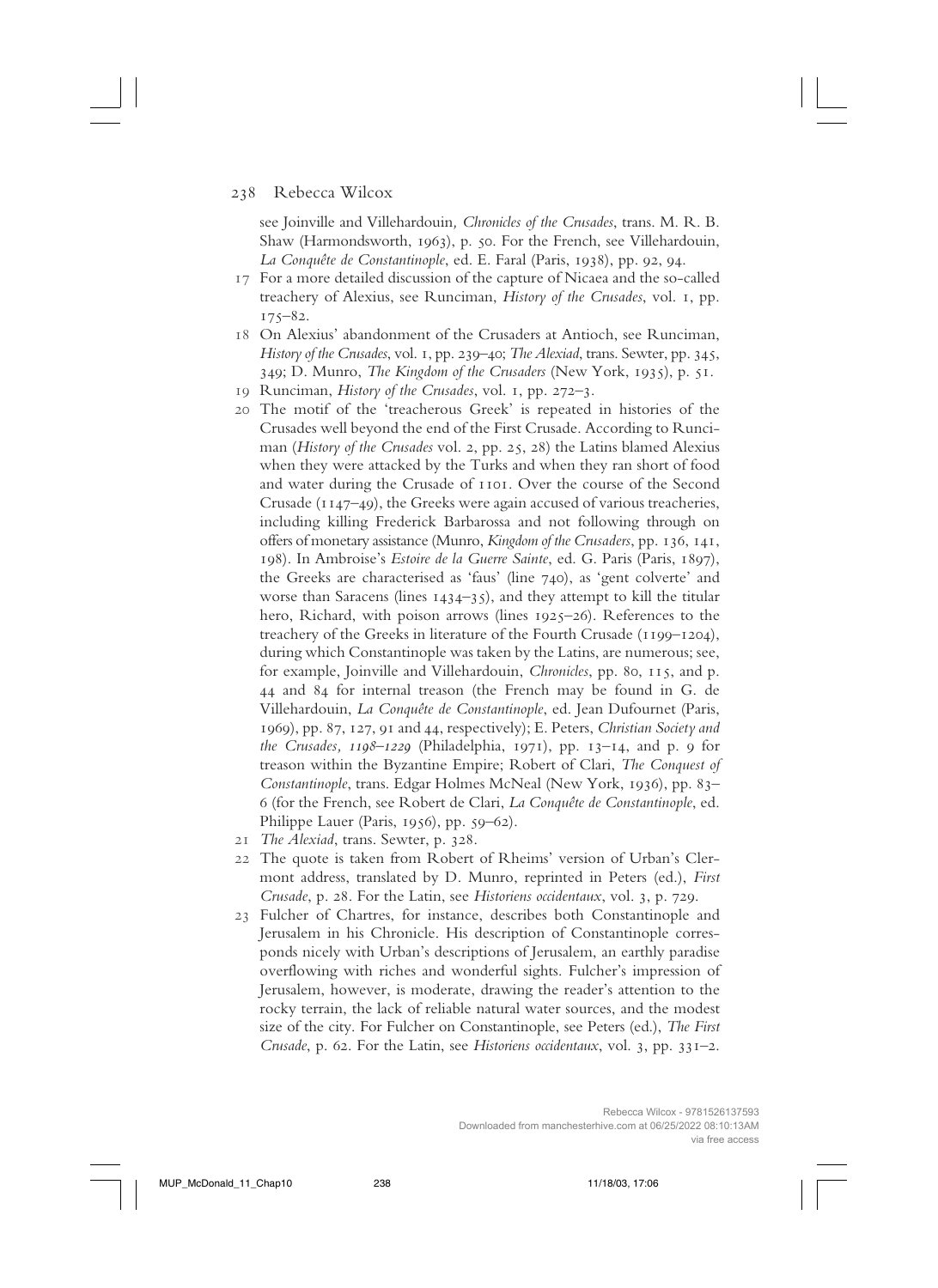For Fulcher's description of Jerusalem, see Peters (ed.), *The First Crusade*, pp. 87–9. For the Latin, see *Historiens occidentaux*, vol. 3, pp. 355–7.

- 24 The deflowering metaphor used here applies not only to Clarice's sexual availability through marriage, but also to the crimes perpetrated upon the women of Constantinople when that city fell to the Latins in 1204. See Runciman, *History of the Crusades*, vol. 3, p. 123.
- 25 In 'Cannibalism, the First Crusade, and the genesis of medieval romance' (*differences: A Journal of Feminist Cultural Studies*, 10 (1998), 98–174), Geraldine Heng argues that the 'Romani' referred to as 'womanish' by Geoffrey of Monmouth are, in fact, Greeks. See *The Historia Regum Brittanie of Geoffrey of Monmouth I: Bern, Burgerbibliothek, MS 568*, ed. Neil Wright (Cambridge, 1985), pp. 128–9. Here Geoffrey explicitly links the Greeks with femininity or effeminacy. Implicitly, chroniclers of the Crusades often make this connection as well, frequently by citing the Greek aversion to hand-to-hand battle.
- 26 This episode, in which Guy's lion is killed by a Greek traitor, seems to invert a historical event of the Crusade of 1101. According to Runciman, the Crusaders killed Alexius I's pet lion during their brief riot in Constantinople (*History of the Crusades*, vol. 2, p. 20). If the killing of Guy's lion is symbolic of his temporary separation from Christ, the death of Alexius' lion may also be read as evidence of his problematic break with the Roman Church.
- 27 Triamour's name, which translates roughly as 'three loves', most probably refers to the trinity of gods attributed to Islam in many medieval romances: Apollo, Ternagant, and Mahoun (Mohammed).
- 28 Both Urban and the false letter of Alexius I cite the difficulty, even the horror, of the pilgrimage to the Holy Land as a reason for the West to venture East and 'liberate' Jerusalem as well as persecuted Christians, both Eastern and European. See, for instance, Guibert of Nogent's version of Urban's address in Peters (ed.), *First Crusade*, pp. 36–7. For the Latin, see *Historiens occidentaux*, vol. 4, pp. 139–40. See also Runciman, *History of the Crusades*, vol. 1, pp. 78–9, 98. Other contemporary romances also deal with this problem of waylaid pilgrims, including, for example, *Richard Coeur de Lion*, which shares many themes with *Guy*.
- 29 For the importance of Egypt in the Crusades, see Runciman, *History of the Crusades*, vol. 3, pp. 110–11, 151.
- 30 In reality, Christians had not held Jerusalem since Saladin recaptured the Holy City for the Muslims in 1187. Christians were never to regain direct control of the Holy City. In the tenth century, which is when, historically, the romance is set, Christians were still over a century away from taking Jerusalem for the first time.
- 31 Amoraunt presents himself as a relative of the Sultan whom Guy killed at Constantinople, thus associating himself explicitly with the threat against Eastern Christianity.
- 32 In *Guy of Warwick*, there are no examples in which religion itself acts as a